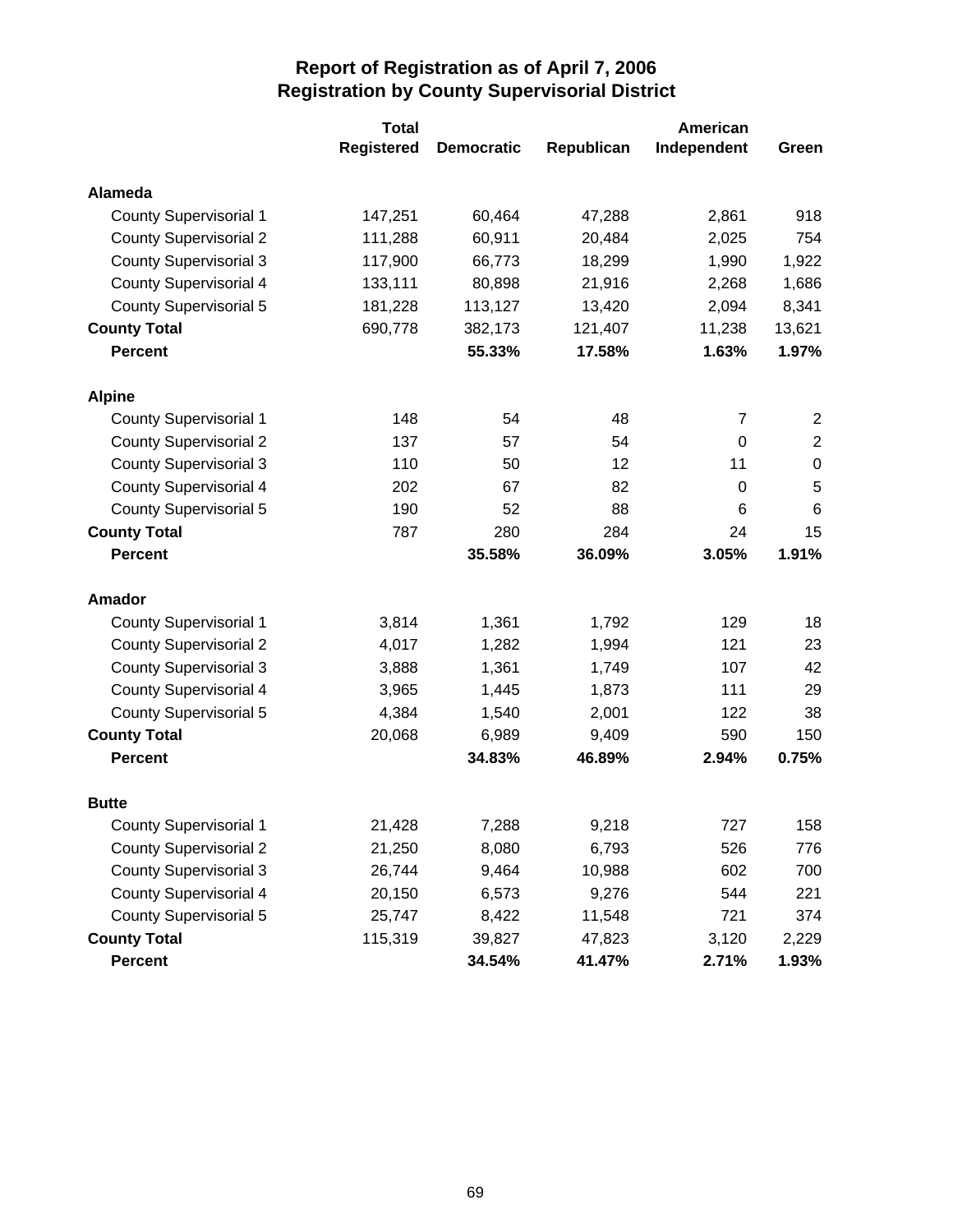|                               |             | <b>Natural</b> | Peace and      |                | <b>Decline to</b> |
|-------------------------------|-------------|----------------|----------------|----------------|-------------------|
|                               | Libertarian | Law            | Freedom        | <b>Other</b>   | <b>State</b>      |
| Alameda                       |             |                |                |                |                   |
| <b>County Supervisorial 1</b> | 689         | 111            | 252            | 1,129          | 33,539            |
| <b>County Supervisorial 2</b> | 444         | 138            | 411            | 826            | 25,295            |
| <b>County Supervisorial 3</b> | 502         | 185            | 577            | 831            | 26,821            |
| <b>County Supervisorial 4</b> | 540         | 430            | 685            | 887            | 23,801            |
| <b>County Supervisorial 5</b> | 850         | 401            | 1,222          | 1,298          | 40,475            |
| <b>County Total</b>           | 3,025       | 1,265          | 3,147          | 4,971          | 149,931           |
| <b>Percent</b>                | 0.44%       | 0.18%          | 0.46%          | 0.72%          | 21.70%            |
| <b>Alpine</b>                 |             |                |                |                |                   |
| <b>County Supervisorial 1</b> | 0           | 0              | 0              | 2              | 35                |
| <b>County Supervisorial 2</b> | 1           | 0              | 0              | 0              | 23                |
| <b>County Supervisorial 3</b> | 0           | 0              | 1              | 0              | 36                |
| <b>County Supervisorial 4</b> | 4           | 0              | 0              | 0              | 44                |
| <b>County Supervisorial 5</b> | 0           | 0              | 0              | 0              | 38                |
| <b>County Total</b>           | 5           | 0              | 1              | $\overline{2}$ | 176               |
| <b>Percent</b>                | 0.64%       | 0.00%          | 0.13%          | 0.25%          | 22.36%            |
| <b>Amador</b>                 |             |                |                |                |                   |
| <b>County Supervisorial 1</b> | 25          | $\overline{2}$ | 6              | 26             | 455               |
| <b>County Supervisorial 2</b> | 26          | $\overline{7}$ | 7              | 42             | 515               |
| <b>County Supervisorial 3</b> | 27          | 1              | $\overline{7}$ | 36             | 558               |
| <b>County Supervisorial 4</b> | 25          | 0              | 6              | 26             | 450               |
| <b>County Supervisorial 5</b> | 28          | 4              | 5              | 40             | 606               |
| <b>County Total</b>           | 131         | 14             | 31             | 170            | 2,584             |
| <b>Percent</b>                | 0.65%       | 0.07%          | 0.15%          | 0.85%          | 12.88%            |
| <b>Butte</b>                  |             |                |                |                |                   |
| <b>County Supervisorial 1</b> | 134         | 26             | 93             | 148            | 3,636             |
| <b>County Supervisorial 2</b> | 208         | 15             | 115            | 141            | 4,596             |
| <b>County Supervisorial 3</b> | 191         | 14             | 102            | 169            | 4,514             |
| <b>County Supervisorial 4</b> | 131         | 21             | 64             | 106            | 3,214             |
| <b>County Supervisorial 5</b> | 193         | 13             | 123            | 186            | 4,167             |
| <b>County Total</b>           | 857         | 89             | 497            | 750            | 20,127            |
| <b>Percent</b>                | 0.74%       | 0.08%          | 0.43%          | 0.65%          | 17.45%            |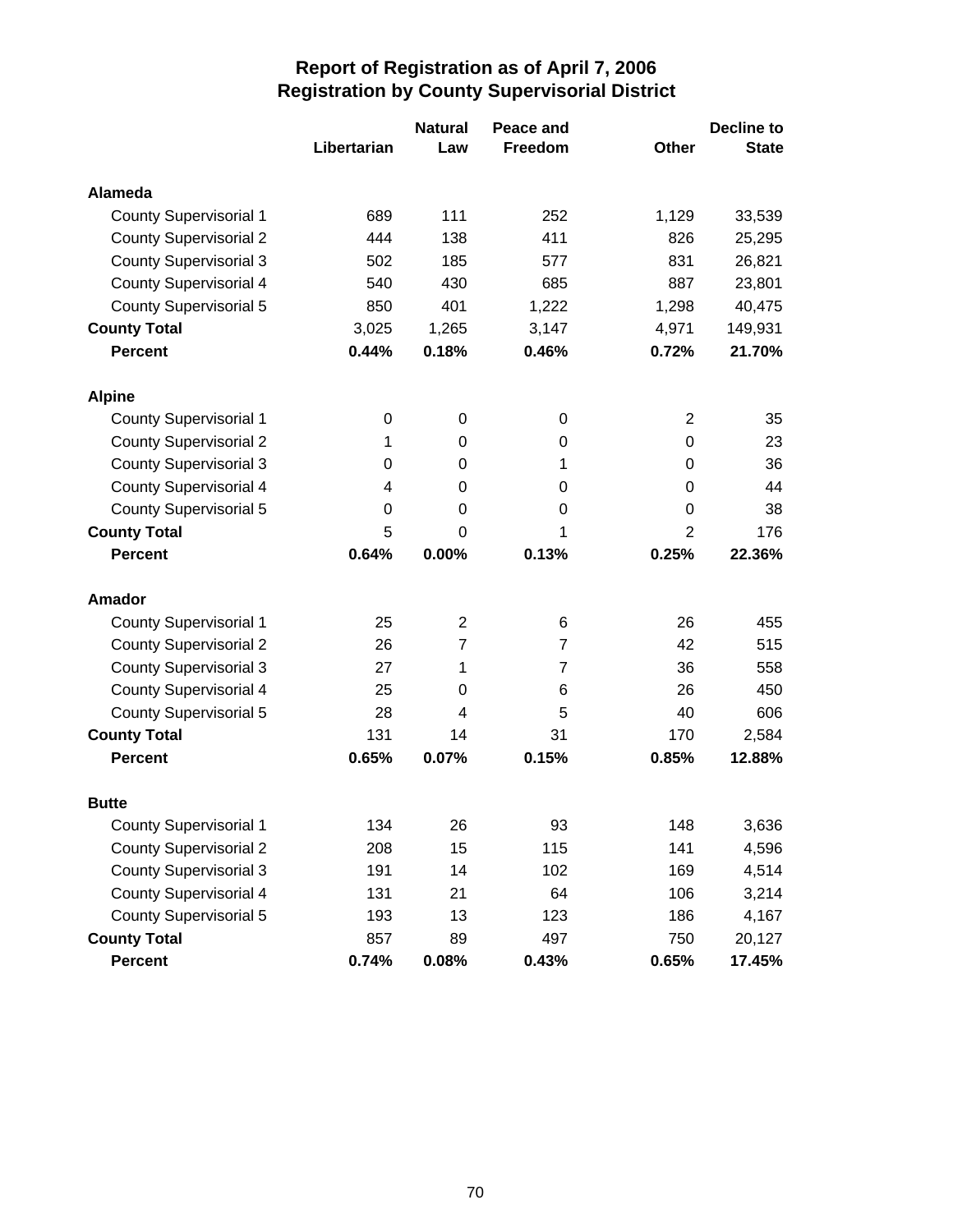|                               | <b>Total</b>      |                   | American   |             |                |
|-------------------------------|-------------------|-------------------|------------|-------------|----------------|
|                               | <b>Registered</b> | <b>Democratic</b> | Republican | Independent | Green          |
| <b>Calaveras</b>              |                   |                   |            |             |                |
| <b>County Supervisorial 1</b> | 5,739             | 1,867             | 2,761      | 141         | 32             |
| <b>County Supervisorial 2</b> | 5,144             | 1,927             | 1,998      | 145         | 122            |
| <b>County Supervisorial 3</b> | 4,439             | 1,550             | 2,029      | 100         | 74             |
| <b>County Supervisorial 4</b> | 5,496             | 1,856             | 2,482      | 155         | 62             |
| <b>County Supervisorial 5</b> | 6,000             | 1,945             | 2,785      | 204         | 29             |
| <b>County Total</b>           | 26,818            | 9,145             | 12,055     | 745         | 319            |
| <b>Percent</b>                |                   | 34.10%            | 44.95%     | 2.78%       | 1.19%          |
| Colusa                        |                   |                   |            |             |                |
| <b>County Supervisorial 1</b> | 1,531             | 552               | 685        | 34          | 2              |
| <b>County Supervisorial 2</b> | 1,751             | 678               | 825        | 35          | 4              |
| <b>County Supervisorial 3</b> | 1,328             | 474               | 615        | 36          | 4              |
| <b>County Supervisorial 4</b> | 1,664             | 600               | 769        | 48          | 5              |
| <b>County Supervisorial 5</b> | 1,763             | 578               | 881        | 36          | $\overline{7}$ |
| <b>County Total</b>           | 8,037             | 2,882             | 3,775      | 189         | 22             |
| <b>Percent</b>                |                   | 35.86%            | 46.97%     | 2.35%       | 0.27%          |
| <b>Contra Costa</b>           |                   |                   |            |             |                |
| <b>County Supervisorial 1</b> | 75,435            | 50,016            | 8,402      | 1,056       | 1,450          |
| <b>County Supervisorial 2</b> | 112,448           | 53,684            | 34,545     | 1,984       | 1,101          |
| <b>County Supervisorial 3</b> | 127,410           | 44,936            | 55,346     | 2,287       | 661            |
| <b>County Supervisorial 4</b> | 92,720            | 42,536            | 28,961     | 1,946       | 828            |
| <b>County Supervisorial 5</b> | 85,071            | 46,650            | 19,394     | 1,956       | 348            |
| <b>County Total</b>           | 493,084           | 237,822           | 146,648    | 9,229       | 4,388          |
| <b>Percent</b>                |                   | 48.23%            | 29.74%     | 1.87%       | 0.89%          |
| <b>Del Norte</b>              |                   |                   |            |             |                |
| <b>County Supervisorial 1</b> | 1,798             | 694               | 616        | 65          | 24             |
| <b>County Supervisorial 2</b> | 2,070             | 761               | 761        | 68          | 23             |
| <b>County Supervisorial 3</b> | 2,802             | 1,015             | 1,159      | 74          | 19             |
| <b>County Supervisorial 4</b> | 2,759             | 912               | 1,246      | 76          | 20             |
| <b>County Supervisorial 5</b> | 2,654             | 1,041             | 992        | 86          | 34             |
| <b>County Total</b>           | 12,083            | 4,423             | 4,774      | 369         | 120            |
| Percent                       |                   | 36.61%            | 39.51%     | 3.05%       | $0.99\%$       |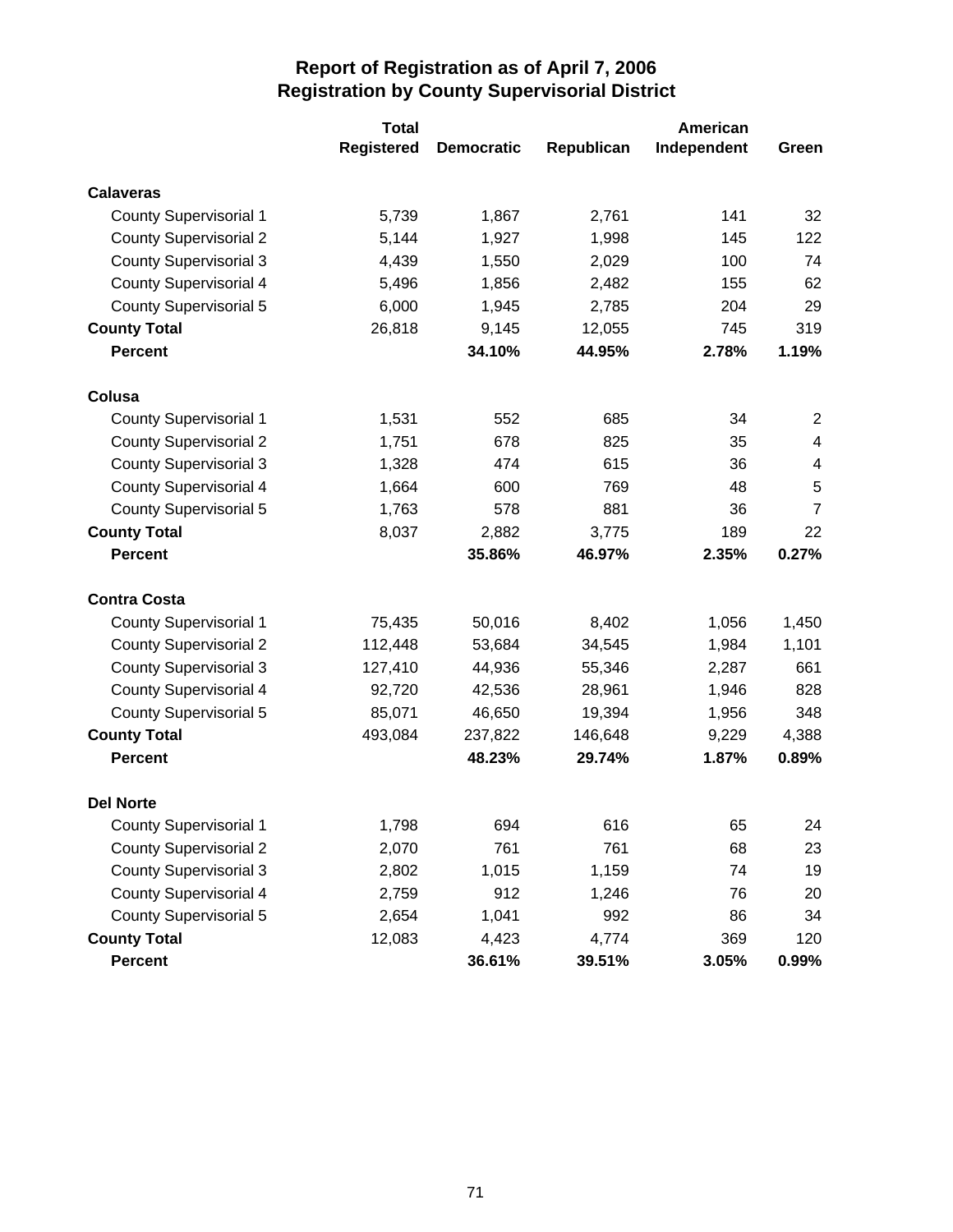|                               |             | <b>Natural</b> | Peace and |                | <b>Decline to</b> |
|-------------------------------|-------------|----------------|-----------|----------------|-------------------|
|                               | Libertarian | Law            | Freedom   | <b>Other</b>   | <b>State</b>      |
| <b>Calaveras</b>              |             |                |           |                |                   |
| <b>County Supervisorial 1</b> | 54          | 3              | 9         | 16             | 856               |
| <b>County Supervisorial 2</b> | 77          | 11             | 15        | 23             | 826               |
| <b>County Supervisorial 3</b> | 39          | 1              | 10        | 18             | 618               |
| <b>County Supervisorial 4</b> | 115         | $\overline{2}$ | 18        | 18             | 788               |
| <b>County Supervisorial 5</b> | 48          | $\overline{2}$ | 11        | 20             | 956               |
| <b>County Total</b>           | 333         | 19             | 63        | 95             | 4,044             |
| <b>Percent</b>                | 1.24%       | 0.07%          | 0.23%     | 0.35%          | 15.08%            |
| Colusa                        |             |                |           |                |                   |
| <b>County Supervisorial 1</b> | 9           | 1              | 3         | $\overline{2}$ | 243               |
| <b>County Supervisorial 2</b> | 4           | 0              | 6         | 5              | 194               |
| <b>County Supervisorial 3</b> | 4           | 1              | 1         | $\overline{2}$ | 191               |
| <b>County Supervisorial 4</b> | 5           | 0              | 3         | $\overline{7}$ | 227               |
| <b>County Supervisorial 5</b> | 10          | 1              | 9         | 10             | 231               |
| <b>County Total</b>           | 32          | 3              | 22        | 26             | 1,086             |
| <b>Percent</b>                | 0.40%       | 0.04%          | 0.27%     | 0.32%          | 13.51%            |
| <b>Contra Costa</b>           |             |                |           |                |                   |
| <b>County Supervisorial 1</b> | 302         | 169            | 329       | 411            | 13,300            |
| <b>County Supervisorial 2</b> | 552         | 121            | 204       | 897            | 19,360            |
| <b>County Supervisorial 3</b> | 497         | 77             | 123       | 827            | 22,656            |
| County Supervisorial 4        | 528         | 107            | 234       | 687            | 16,893            |
| <b>County Supervisorial 5</b> | 342         | 61             | 319       | 460            | 15,541            |
| <b>County Total</b>           | 2,221       | 535            | 1,209     | 3,282          | 87,750            |
| <b>Percent</b>                | 0.45%       | 0.11%          | 0.25%     | 0.67%          | 17.80%            |
| <b>Del Norte</b>              |             |                |           |                |                   |
| <b>County Supervisorial 1</b> | 15          | $\pmb{0}$      | 6         | 22             | 356               |
| <b>County Supervisorial 2</b> | 18          | $\overline{c}$ | 11        | 23             | 403               |
| <b>County Supervisorial 3</b> | 27          | 1              | 3         | 19             | 485               |
| <b>County Supervisorial 4</b> | 13          | 1              | 8         | 22             | 461               |
| <b>County Supervisorial 5</b> | 18          | 0              | 9         | 24             | 450               |
| <b>County Total</b>           | 91          | 4              | 37        | 110            | 2,155             |
| Percent                       | 0.75%       | 0.03%          | 0.31%     | 0.91%          | 17.83%            |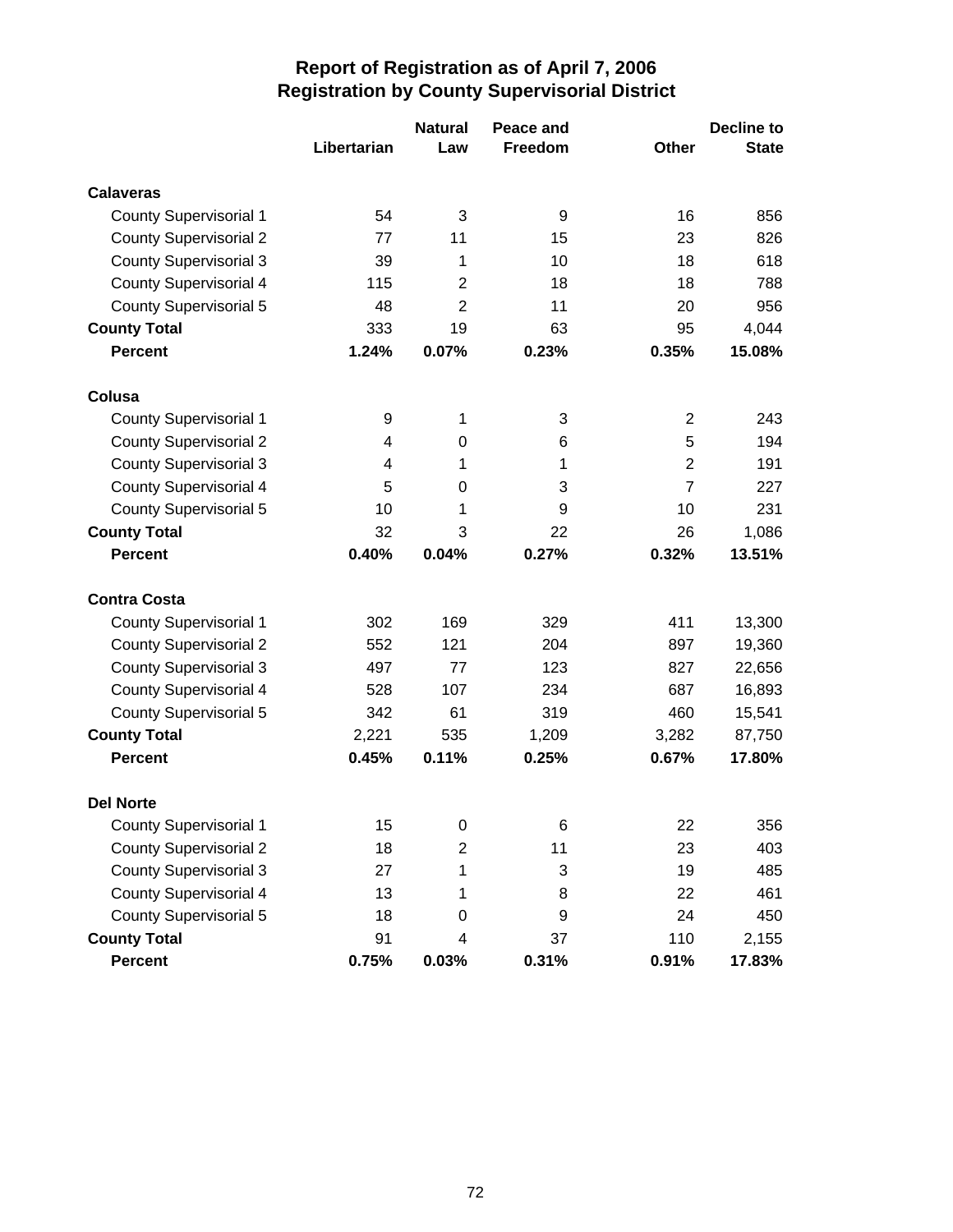|                               | <b>Total</b>      |                   |            | American    |       |
|-------------------------------|-------------------|-------------------|------------|-------------|-------|
|                               | <b>Registered</b> | <b>Democratic</b> | Republican | Independent | Green |
| <b>El Dorado</b>              |                   |                   |            |             |       |
| <b>County Supervisorial 1</b> | 20,290            | 5,399             | 11,105     | 397         | 99    |
| <b>County Supervisorial 2</b> | 24,143            | 7,158             | 11,885     | 606         | 201   |
| <b>County Supervisorial 3</b> | 18,240            | 6,197             | 8,107      | 516         | 215   |
| <b>County Supervisorial 4</b> | 21,661            | 6,279             | 10,988     | 535         | 214   |
| <b>County Supervisorial 5</b> | 14,111            | 5,332             | 4,073      | 458         | 294   |
| <b>County Total</b>           | 98,445            | 30,365            | 46,158     | 2,512       | 1,023 |
| <b>Percent</b>                |                   | 30.84%            | 46.89%     | 2.55%       | 1.04% |
| <b>Fresno</b>                 |                   |                   |            |             |       |
| <b>County Supervisorial 1</b> | 56,307            | 26,916            | 21,232     | 941         | 208   |
| <b>County Supervisorial 2</b> | 86,431            | 28,876            | 44,969     | 1,292       | 513   |
| <b>County Supervisorial 3</b> | 46,450            | 23,927            | 15,786     | 726         | 362   |
| <b>County Supervisorial 4</b> | 49,790            | 21,342            | 21,763     | 754         | 123   |
| <b>County Supervisorial 5</b> | 84,855            | 27,529            | 44,082     | 1,656       | 395   |
| <b>County Total</b>           | 323,833           | 128,590           | 147,832    | 5,369       | 1,601 |
| <b>Percent</b>                |                   | 39.71%            | 45.65%     | 1.66%       | 0.49% |
| Glenn                         |                   |                   |            |             |       |
| <b>County Supervisorial 1</b> | 2,477             | 777               | 1,167      | 70          | 10    |
| <b>County Supervisorial 2</b> | 2,252             | 741               | 1,055      | 53          | 15    |
| <b>County Supervisorial 3</b> | 2,756             | 811               | 1,476      | 77          | 4     |
| <b>County Supervisorial 4</b> | 2,232             | 783               | 973        | 71          | 5     |
| <b>County Supervisorial 5</b> | 2,042             | 756               | 930        | 42          | 10    |
| <b>County Total</b>           | 11,759            | 3,868             | 5,601      | 313         | 44    |
| <b>Percent</b>                |                   | 32.89%            | 47.63%     | 2.66%       | 0.37% |
| <b>Humboldt</b>               |                   |                   |            |             |       |
| <b>County Supervisorial 1</b> | 15,424            | 5,990             | 5,932      | 344         | 393   |
| <b>County Supervisorial 2</b> | 16,318            | 6,306             | 5,686      | 413         | 630   |
| <b>County Supervisorial 3</b> | 17,281            | 7,373             | 3,169      | 356         | 1,743 |
| <b>County Supervisorial 4</b> | 13,313            | 5,720             | 3,716      | 339         | 601   |
| <b>County Supervisorial 5</b> | 16,559            | 7,215             | 4,595      | 425         | 841   |
| <b>County Total</b>           | 78,895            | 32,604            | 23,098     | 1,877       | 4,208 |
| Percent                       |                   | 41.33%            | 29.28%     | 2.38%       | 5.33% |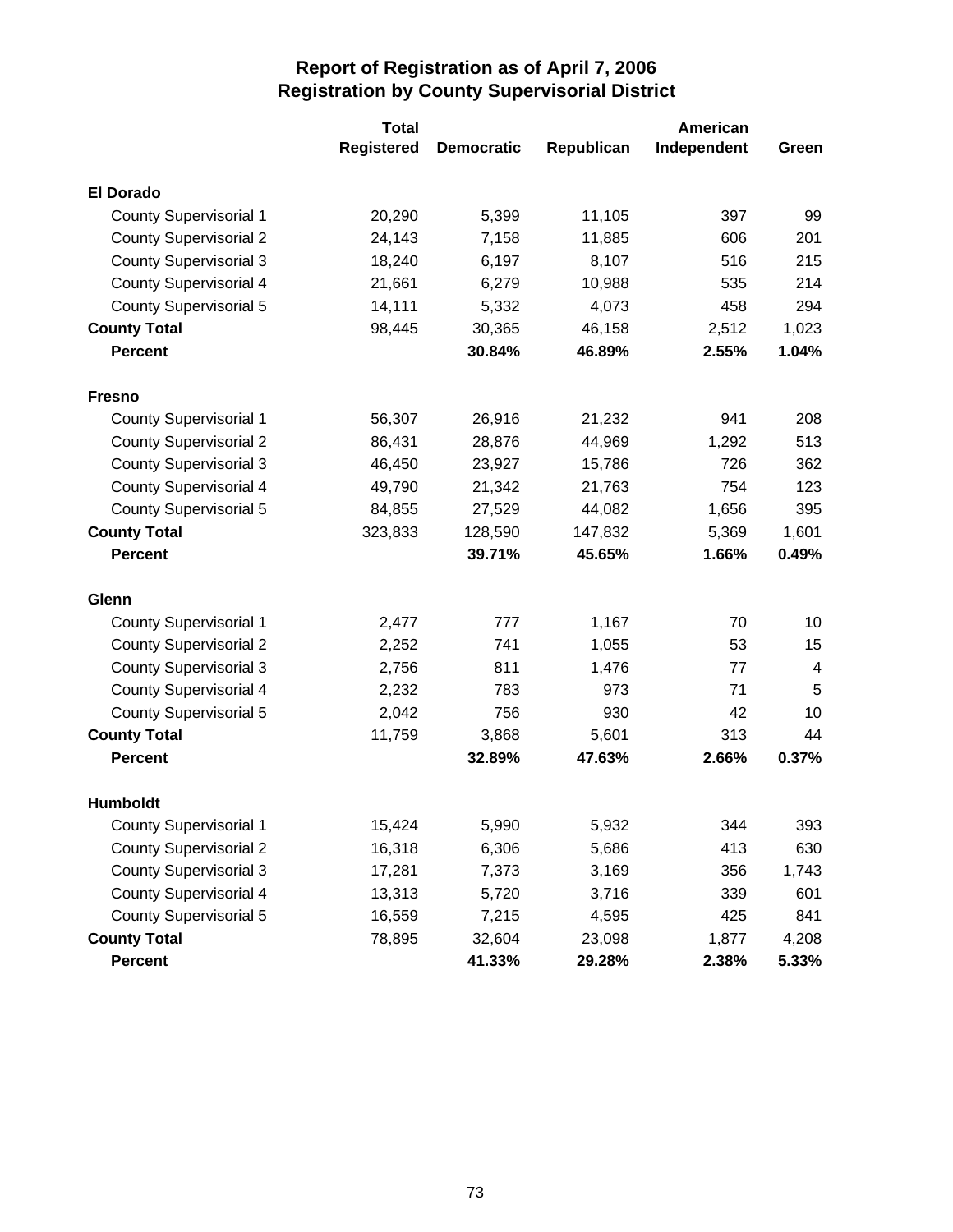|                               |                | <b>Natural</b> | Peace and |       | Decline to   |
|-------------------------------|----------------|----------------|-----------|-------|--------------|
|                               | Libertarian    | Law            | Freedom   | Other | <b>State</b> |
| <b>El Dorado</b>              |                |                |           |       |              |
| <b>County Supervisorial 1</b> | 93             | 7              | 27        | 110   | 3,053        |
| <b>County Supervisorial 2</b> | 178            | $\overline{7}$ | 55        | 153   | 3,900        |
| <b>County Supervisorial 3</b> | 103            | 11             | 60        | 129   | 2,902        |
| <b>County Supervisorial 4</b> | 157            | 11             | 31        | 144   | 3,302        |
| <b>County Supervisorial 5</b> | 136            | 21             | 77        | 120   | 3,600        |
| <b>County Total</b>           | 667            | 57             | 250       | 656   | 16,757       |
| <b>Percent</b>                | 0.68%          | 0.06%          | 0.25%     | 0.67% | 17.02%       |
| <b>Fresno</b>                 |                |                |           |       |              |
| <b>County Supervisorial 1</b> | 181            | 42             | 95        | 72    | 6,620        |
| <b>County Supervisorial 2</b> | 312            | 45             | 102       | 125   | 10,197       |
| <b>County Supervisorial 3</b> | 153            | 41             | 110       | 62    | 5,283        |
| <b>County Supervisorial 4</b> | 129            | 44             | 102       | 60    | 5,473        |
| <b>County Supervisorial 5</b> | 320            | 39             | 119       | 116   | 10,599       |
| <b>County Total</b>           | 1,095          | 211            | 528       | 435   | 38,172       |
| <b>Percent</b>                | 0.34%          | 0.07%          | 0.16%     | 0.13% | 11.79%       |
| Glenn                         |                |                |           |       |              |
| <b>County Supervisorial 1</b> | 14             | 1              | 11        | 9     | 418          |
| <b>County Supervisorial 2</b> | 3              | 3              | 6         | 5     | 371          |
| <b>County Supervisorial 3</b> | $\overline{7}$ | $\overline{2}$ | 6         | 3     | 370          |
| County Supervisorial 4        | 10             | $\overline{2}$ | 6         | 10    | 372          |
| <b>County Supervisorial 5</b> | 5              | 1              | 10        | 1     | 287          |
| <b>County Total</b>           | 39             | 9              | 39        | 28    | 1,818        |
| <b>Percent</b>                | 0.33%          | 0.08%          | 0.33%     | 0.24% | 15.46%       |
| <b>Humboldt</b>               |                |                |           |       |              |
| <b>County Supervisorial 1</b> | 112            | 12             | 35        | 58    | 2,548        |
| <b>County Supervisorial 2</b> | 149            | 18             | 63        | 37    | 3,016        |
| <b>County Supervisorial 3</b> | 194            | 28             | 71        | 41    | 4,306        |
| <b>County Supervisorial 4</b> | 121            | 16             | 45        | 47    | 2,708        |
| <b>County Supervisorial 5</b> | 136            | 37             | 62        | 42    | 3,206        |
| <b>County Total</b>           | 712            | 111            | 276       | 225   | 15,784       |
| Percent                       | 0.90%          | 0.14%          | 0.35%     | 0.29% | 20.01%       |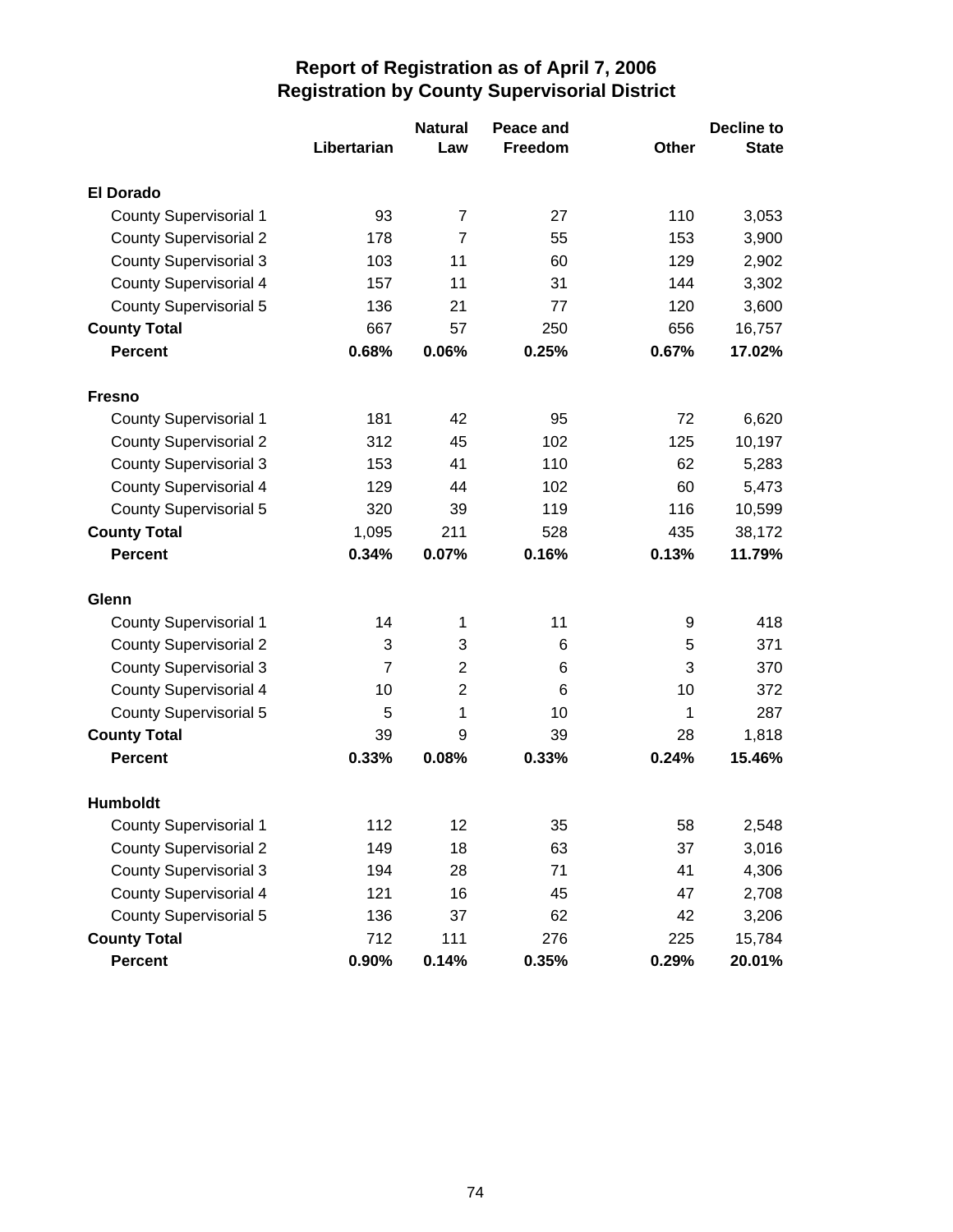|                               | <b>Total</b>      |                   | American   |             |       |  |
|-------------------------------|-------------------|-------------------|------------|-------------|-------|--|
|                               | <b>Registered</b> | <b>Democratic</b> | Republican | Independent | Green |  |
| <b>Imperial</b>               |                   |                   |            |             |       |  |
| <b>County Supervisorial 1</b> | 11,898            | 8,036             | 1,457      | 139         | 29    |  |
| <b>County Supervisorial 2</b> | 10,193            | 5,160             | 3,251      | 167         | 23    |  |
| <b>County Supervisorial 3</b> | 10,329            | 4,890             | 3,570      | 199         | 21    |  |
| <b>County Supervisorial 4</b> | 10,041            | 4,823             | 3,469      | 203         | 18    |  |
| County Supervisorial 5        | 9,453             | 5,326             | 2,477      | 214         | 26    |  |
| <b>County Total</b>           | 51,914            | 28,235            | 14,224     | 922         | 117   |  |
| <b>Percent</b>                |                   | 54.39%            | 27.40%     | 1.78%       | 0.23% |  |
| Inyo                          |                   |                   |            |             |       |  |
| <b>County Supervisorial 1</b> | 2,299             | 658               | 1,235      | 50          | 19    |  |
| <b>County Supervisorial 2</b> | 1,950             | 621               | 831        | 59          | 26    |  |
| <b>County Supervisorial 3</b> | 2,568             | 792               | 1,255      | 69          | 21    |  |
| <b>County Supervisorial 4</b> | 2,082             | 681               | 949        | 46          | 15    |  |
| <b>County Supervisorial 5</b> | 1,708             | 667               | 592        | 68          | 30    |  |
| <b>County Total</b>           | 10,607            | 3,419             | 4,862      | 292         | 111   |  |
| <b>Percent</b>                |                   | 32.23%            | 45.84%     | 2.75%       | 1.05% |  |
| Kern                          |                   |                   |            |             |       |  |
| <b>County Supervisorial 1</b> | 54,503            | 19,624            | 25,684     | 1,373       | 142   |  |
| <b>County Supervisorial 2</b> | 57,379            | 18,764            | 27,660     | 1,690       | 157   |  |
| <b>County Supervisorial 3</b> | 64,889            | 20,193            | 34,782     | 1,637       | 192   |  |
| <b>County Supervisorial 4</b> | 69,461            | 19,705            | 38,760     | 1,645       | 196   |  |
| <b>County Supervisorial 5</b> | 37,027            | 21,068            | 10,961     | 767         | 69    |  |
| <b>County Total</b>           | 283,259           | 99,354            | 137,847    | 7,112       | 756   |  |
| <b>Percent</b>                |                   | 35.08%            | 48.66%     | 2.51%       | 0.27% |  |
| <b>Kings</b>                  |                   |                   |            |             |       |  |
| <b>County Supervisorial 1</b> | 7,433             | 2,340             | 3,855      | 167         | 19    |  |
| <b>County Supervisorial 2</b> | 5,791             | 3,169             | 1,796      | 121         | 13    |  |
| <b>County Supervisorial 3</b> | 12,113            | 3,554             | 6,840      | 219         | 35    |  |
| <b>County Supervisorial 4</b> | 9,015             | 4,059             | 3,701      | 164         | 19    |  |
| <b>County Supervisorial 5</b> | 9,586             | 3,730             | 4,534      | 196         | 24    |  |
| <b>County Total</b>           | 43,938            | 16,852            | 20,726     | 867         | 110   |  |
| Percent                       |                   | 38.35%            | 47.17%     | 1.97%       | 0.25% |  |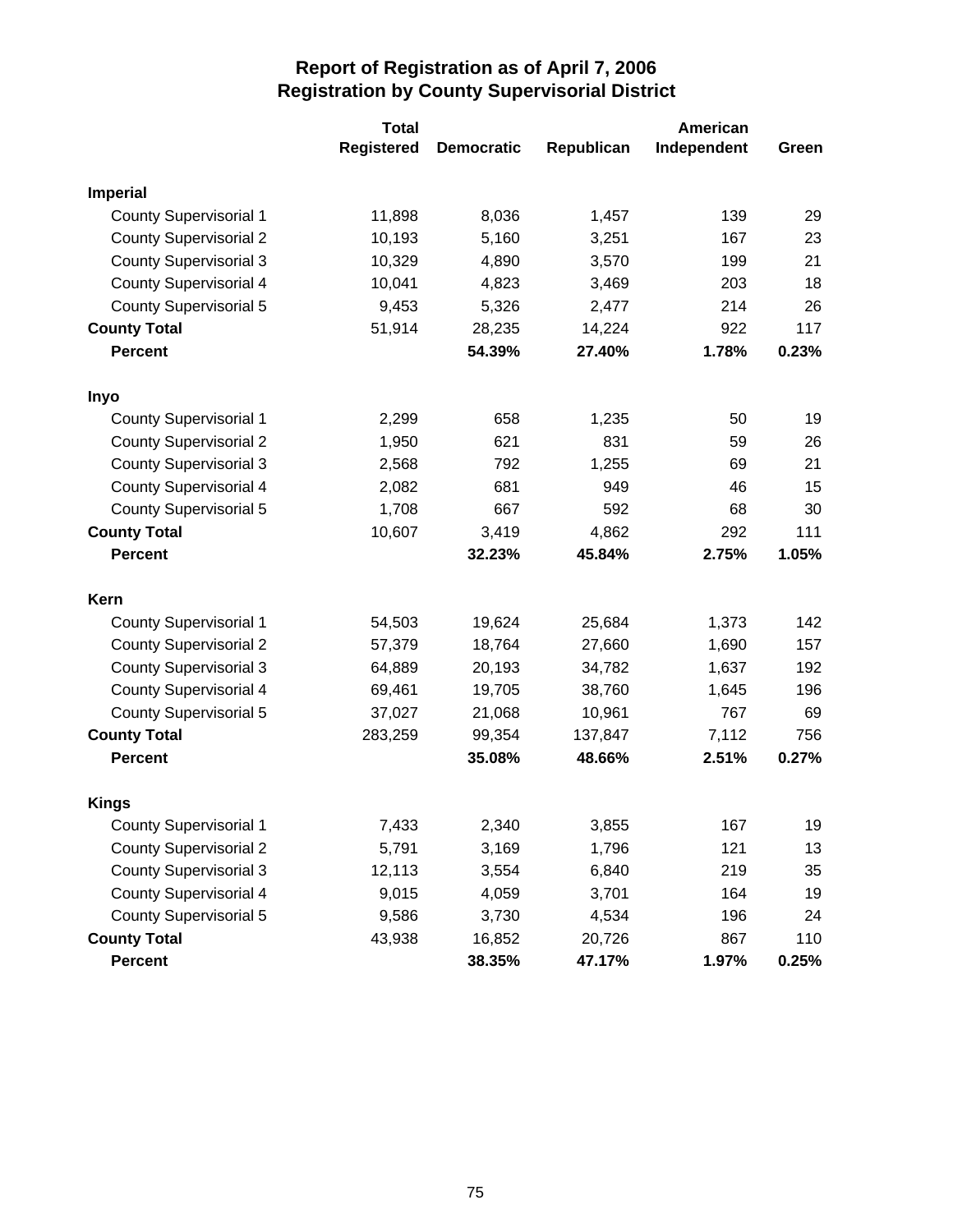|                               |                | <b>Natural</b> | Peace and               |              | <b>Decline to</b> |
|-------------------------------|----------------|----------------|-------------------------|--------------|-------------------|
|                               | Libertarian    | Law            | Freedom                 | <b>Other</b> | <b>State</b>      |
| <b>Imperial</b>               |                |                |                         |              |                   |
| <b>County Supervisorial 1</b> | 36             | 16             | 56                      | 50           | 2,079             |
| <b>County Supervisorial 2</b> | 30             | 13             | 36                      | 55           | 1,458             |
| <b>County Supervisorial 3</b> | 36             | 15             | 30                      | 61           | 1,507             |
| <b>County Supervisorial 4</b> | 29             | 9              | 40                      | 69           | 1,381             |
| <b>County Supervisorial 5</b> | 36             | 11             | 43                      | 46           | 1,274             |
| <b>County Total</b>           | 167            | 64             | 205                     | 281          | 7,699             |
| <b>Percent</b>                | 0.32%          | 0.12%          | 0.39%                   | 0.54%        | 14.83%            |
| Inyo                          |                |                |                         |              |                   |
| <b>County Supervisorial 1</b> | $\overline{7}$ | 1              | 6                       | 9            | 314               |
| <b>County Supervisorial 2</b> | 13             | 1              | 6                       | 13           | 380               |
| <b>County Supervisorial 3</b> | 9              | $\overline{2}$ | 6                       | 17           | 397               |
| <b>County Supervisorial 4</b> | 17             | 1              | 5                       | 13           | 355               |
| <b>County Supervisorial 5</b> | 25             | 1              | 6                       | 17           | 302               |
| <b>County Total</b>           | 71             | 6              | 29                      | 69           | 1,748             |
| <b>Percent</b>                | 0.67%          | 0.06%          | 0.27%                   | 0.65%        | 16.48%            |
| Kern                          |                |                |                         |              |                   |
| <b>County Supervisorial 1</b> | 279            | 41             | 110                     | 79           | 7,171             |
| <b>County Supervisorial 2</b> | 304            | 37             | 128                     | 137          | 8,502             |
| <b>County Supervisorial 3</b> | 305            | 27             | 90                      | 107          | 7,556             |
| <b>County Supervisorial 4</b> | 301            | 48             | 102                     | 99           | 8,605             |
| <b>County Supervisorial 5</b> | 132            | 42             | 118                     | 71           | 3,799             |
| <b>County Total</b>           | 1,321          | 195            | 548                     | 493          | 35,633            |
| <b>Percent</b>                | 0.47%          | 0.07%          | 0.19%                   | 0.17%        | 12.58%            |
| <b>Kings</b>                  |                |                |                         |              |                   |
| <b>County Supervisorial 1</b> | 25             | 6              | $\overline{\mathbf{c}}$ | 63           | 956               |
| <b>County Supervisorial 2</b> | 18             | 9              | 5                       | 48           | 612               |
| <b>County Supervisorial 3</b> | 42             | $\overline{7}$ | 1                       | 89           | 1,326             |
| <b>County Supervisorial 4</b> | 22             | $\overline{7}$ | 6                       | 92           | 945               |
| <b>County Supervisorial 5</b> | 25             | 0              | 2                       | 73           | 1,002             |
| <b>County Total</b>           | 132            | 29             | 16                      | 365          | 4,841             |
| Percent                       | 0.30%          | 0.07%          | 0.04%                   | 0.83%        | 11.02%            |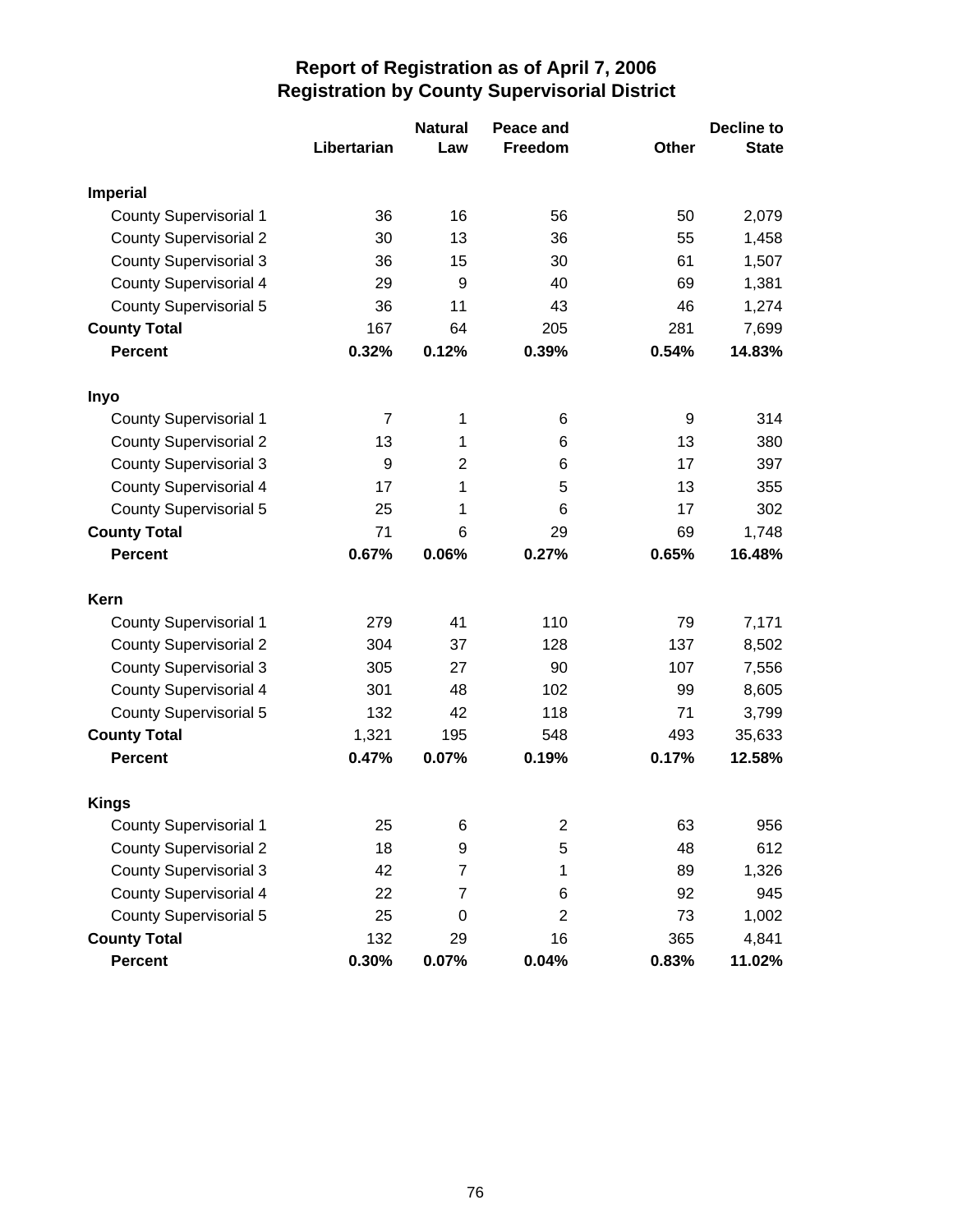|                               | <b>Total</b>      |                   |            | American    |        |
|-------------------------------|-------------------|-------------------|------------|-------------|--------|
|                               | <b>Registered</b> | <b>Democratic</b> | Republican | Independent | Green  |
| Lake                          |                   |                   |            |             |        |
| <b>County Supervisorial 1</b> | 6,782             | 2,786             | 2,212      | 224         | 107    |
| <b>County Supervisorial 2</b> | 5,240             | 2,749             | 1,200      | 173         | 65     |
| <b>County Supervisorial 3</b> | 6,501             | 2,964             | 1,907      | 206         | 91     |
| <b>County Supervisorial 4</b> | 6,402             | 2,469             | 2,575      | 148         | 85     |
| <b>County Supervisorial 5</b> | 6,845             | 2,835             | 2,378      | 198         | 97     |
| <b>County Total</b>           | 31,770            | 13,803            | 10,272     | 949         | 445    |
| <b>Percent</b>                |                   | 43.45%            | 32.33%     | 2.99%       | 1.40%  |
| Lassen                        |                   |                   |            |             |        |
| <b>County Supervisorial 1</b> | 2,893             | 954               | 1,237      | 126         | 14     |
| <b>County Supervisorial 2</b> | 2,782             | 881               | 1,133      | 131         | 15     |
| <b>County Supervisorial 3</b> | 3,254             | 830               | 1,707      | 125         | 11     |
| <b>County Supervisorial 4</b> | 2,804             | 793               | 1,428      | 81          | 14     |
| <b>County Supervisorial 5</b> | 2,450             | 741               | 1,081      | 135         | 8      |
| <b>County Total</b>           | 14,183            | 4,199             | 6,586      | 598         | 62     |
| <b>Percent</b>                |                   | 29.61%            | 46.44%     | 4.22%       | 0.44%  |
| <b>Los Angeles</b>            |                   |                   |            |             |        |
| <b>County Supervisorial 1</b> | 550,858           | 319,006           | 103,127    | 8,488       | 3,342  |
| <b>County Supervisorial 2</b> | 650,473           | 435,043           | 79,993     | 9,789       | 3,512  |
| <b>County Supervisorial 3</b> | 840,399           | 437,195           | 192,203    | 13,910      | 7,999  |
| <b>County Supervisorial 4</b> | 845,833           | 369,760           | 286,562    | 14,208      | 4,866  |
| <b>County Supervisorial 5</b> | 929,797           | 358,923           | 362,342    | 16,931      | 5,527  |
| <b>County Total</b>           | 3,817,360         | 1,919,927         | 1,024,227  | 63,326      | 25,246 |
| <b>Percent</b>                |                   | 50.29%            | 26.83%     | 1.66%       | 0.66%  |
| <b>Madera</b>                 |                   |                   |            |             |        |
| <b>County Supervisorial 1</b> | 9,339             | 2,777             | 5,210      | 149         | 47     |
| <b>County Supervisorial 2</b> | 6,230             | 2,193             | 3,165      | 122         | 13     |
| <b>County Supervisorial 3</b> | 6,242             | 2,545             | 2,854      | 63          | 12     |
| <b>County Supervisorial 4</b> | 2,992             | 1,661             | 874        | 51          | $\,6$  |
| <b>County Supervisorial 5</b> | 10,019            | 2,882             | 5,594      | 208         | 82     |
| <b>County Total</b>           | 34,822            | 12,058            | 17,697     | 593         | 160    |
| Percent                       |                   | 34.63%            | 50.82%     | 1.70%       | 0.46%  |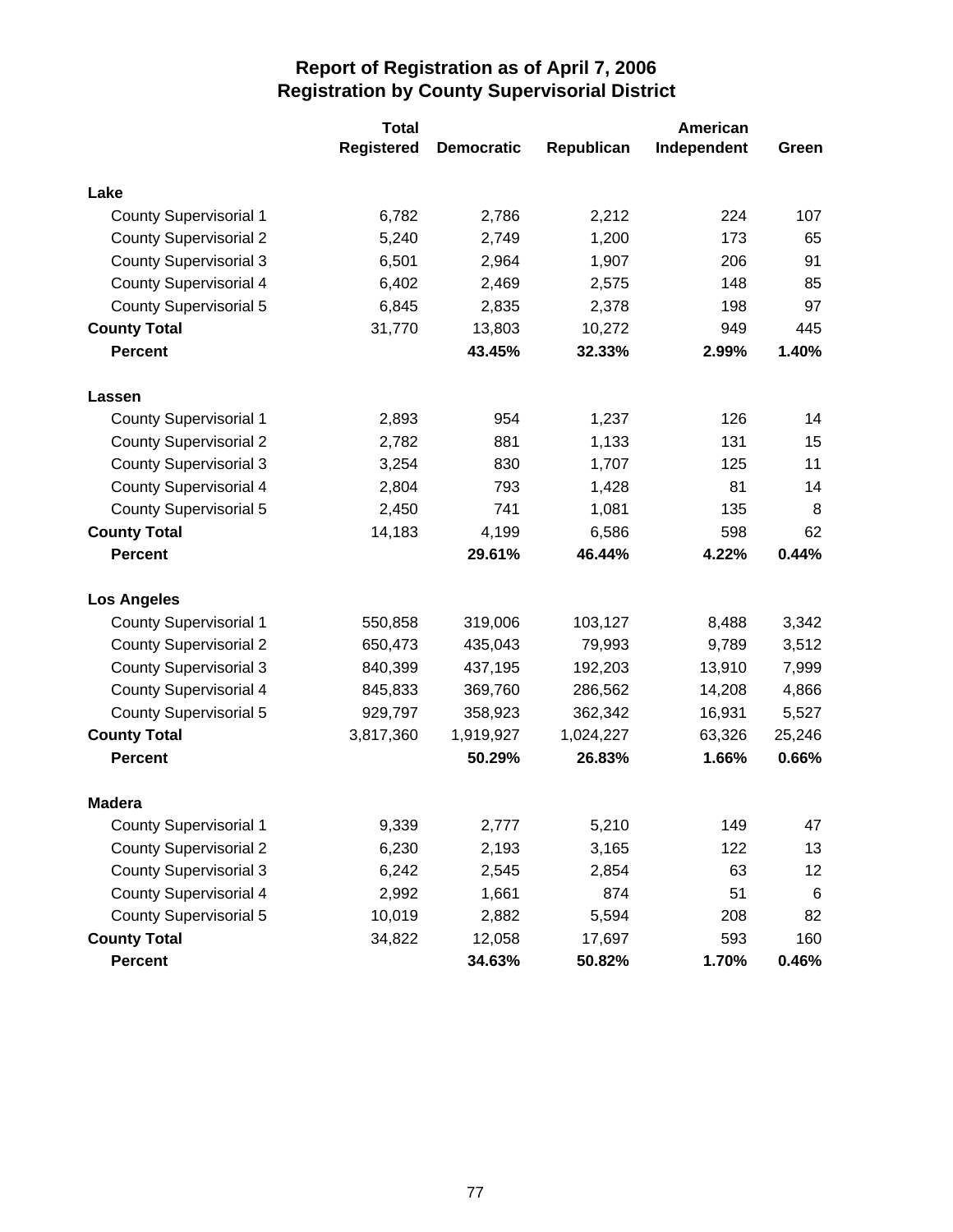|                               |             | <b>Natural</b>          | Peace and |                | <b>Decline to</b> |
|-------------------------------|-------------|-------------------------|-----------|----------------|-------------------|
|                               | Libertarian | Law                     | Freedom   | Other          | <b>State</b>      |
| Lake                          |             |                         |           |                |                   |
| <b>County Supervisorial 1</b> | 48          | 5                       | 28        | 13             | 1,359             |
| <b>County Supervisorial 2</b> | 37          | $\overline{2}$          | 22        | 12             | 980               |
| <b>County Supervisorial 3</b> | 42          | 6                       | 29        | 28             | 1,228             |
| <b>County Supervisorial 4</b> | 37          | 5                       | 12        | 11             | 1,060             |
| <b>County Supervisorial 5</b> | 51          | $\overline{4}$          | 23        | 11             | 1,248             |
| <b>County Total</b>           | 215         | 22                      | 114       | 75             | 5,875             |
| <b>Percent</b>                | 0.68%       | 0.07%                   | 0.36%     | 0.24%          | 18.49%            |
| Lassen                        |             |                         |           |                |                   |
| <b>County Supervisorial 1</b> | 22          | 0                       | 7         | 6              | 527               |
| <b>County Supervisorial 2</b> | 14          | 5                       | 10        | $\overline{7}$ | 586               |
| <b>County Supervisorial 3</b> | 19          | 0                       | 1         | $\overline{2}$ | 559               |
| <b>County Supervisorial 4</b> | 6           | $\overline{2}$          | 4         | 1              | 475               |
| <b>County Supervisorial 5</b> | 25          | 3                       | 5         | 5              | 447               |
| <b>County Total</b>           | 86          | 10                      | 27        | 21             | 2,594             |
| <b>Percent</b>                | 0.61%       | 0.07%                   | 0.19%     | 0.15%          | 18.29%            |
| <b>Los Angeles</b>            |             |                         |           |                |                   |
| <b>County Supervisorial 1</b> | 2,002       | 1,048                   | 6,490     | 2,651          | 104,704           |
| <b>County Supervisorial 2</b> | 2,185       | 3,552                   | 5,288     | 3,480          | 107,631           |
| <b>County Supervisorial 3</b> | 4,759       | 1,055                   | 3,650     | 6,774          | 172,854           |
| <b>County Supervisorial 4</b> | 4,198       | 1,293                   | 4,763     | 5,009          | 155,174           |
| <b>County Supervisorial 5</b> | 4,674       | 1,023                   | 3,513     | 6,062          | 170,802           |
| <b>County Total</b>           | 17,818      | 7,971                   | 23,704    | 23,976         | 711,165           |
| <b>Percent</b>                | 0.47%       | 0.21%                   | 0.62%     | 0.63%          | 18.63%            |
| <b>Madera</b>                 |             |                         |           |                |                   |
| <b>County Supervisorial 1</b> | 33          | $\overline{\mathbf{c}}$ | 7         | 41             | 1,073             |
| <b>County Supervisorial 2</b> | 21          | 4                       | 8         | 15             | 689               |
| <b>County Supervisorial 3</b> | 12          | 2                       | 6         | 24             | 724               |
| <b>County Supervisorial 4</b> | 5           | 4                       | 8         | 10             | 373               |
| <b>County Supervisorial 5</b> | 61          | 4                       | 7         | 51             | 1,130             |
| <b>County Total</b>           | 132         | 16                      | 36        | 141            | 3,989             |
| Percent                       | 0.38%       | 0.05%                   | 0.10%     | 0.40%          | 11.46%            |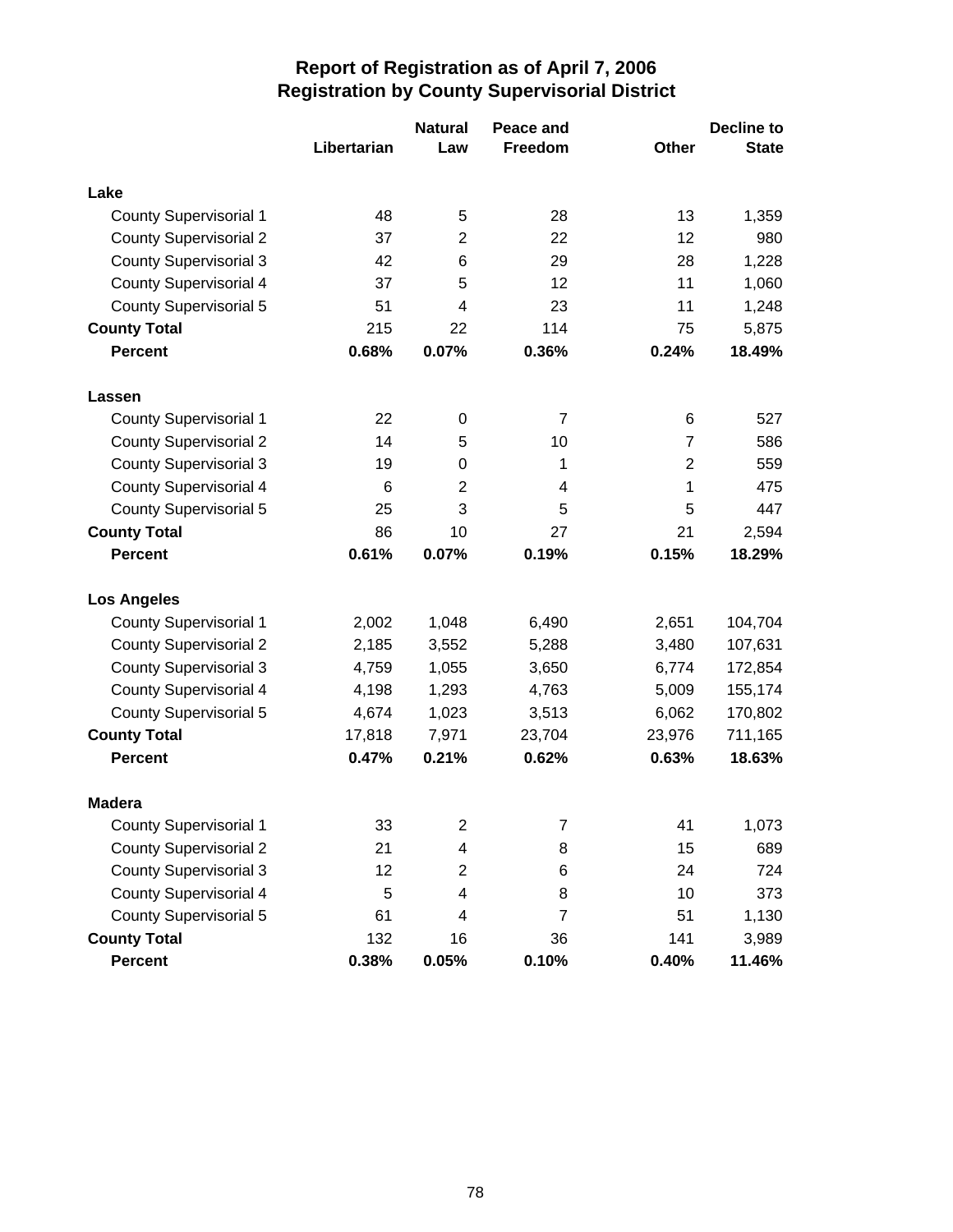|                               | <b>Total</b>      |                   | American   |             |       |  |
|-------------------------------|-------------------|-------------------|------------|-------------|-------|--|
|                               | <b>Registered</b> | <b>Democratic</b> | Republican | Independent | Green |  |
| <b>Marin</b>                  |                   |                   |            |             |       |  |
| <b>County Supervisorial 1</b> | 29,890            | 15,307            | 7,493      | 504         | 550   |  |
| <b>County Supervisorial 2</b> | 32,994            | 17,935            | 6,562      | 609         | 1,094 |  |
| <b>County Supervisorial 3</b> | 32,936            | 17,011            | 7,127      | 534         | 681   |  |
| <b>County Supervisorial 4</b> | 22,167            | 11,921            | 4,307      | 373         | 828   |  |
| County Supervisorial 5        | 28,616            | 13,254            | 8,355      | 630         | 418   |  |
| <b>County Total</b>           | 146,603           | 75,428            | 33,844     | 2,650       | 3,571 |  |
| <b>Percent</b>                |                   | 51.45%            | 23.09%     | 1.81%       | 2.44% |  |
| <b>Mariposa</b>               |                   |                   |            |             |       |  |
| <b>County Supervisorial 1</b> | 1,807             | 767               | 518        | 54          | 71    |  |
| <b>County Supervisorial 2</b> | 2,109             | 682               | 982        | 72          | 10    |  |
| <b>County Supervisorial 3</b> | 2,414             | 747               | 1,250      | 69          | 28    |  |
| <b>County Supervisorial 4</b> | 2,404             | 745               | 1,222      | 62          | 14    |  |
| <b>County Supervisorial 5</b> | 2,478             | 689               | 1,296      | 53          | 34    |  |
| <b>County Total</b>           | 11,212            | 3,630             | 5,268      | 310         | 157   |  |
| <b>Percent</b>                |                   | 32.38%            | 46.99%     | 2.76%       | 1.40% |  |
| <b>Mendocino</b>              |                   |                   |            |             |       |  |
| <b>County Supervisorial 1</b> | 9,716             | 3,913             | 3,352      | 266         | 323   |  |
| <b>County Supervisorial 2</b> | 8,208             | 3,735             | 2,285      | 196         | 269   |  |
| <b>County Supervisorial 3</b> | 10,268            | 4,529             | 2,358      | 317         | 663   |  |
| <b>County Supervisorial 4</b> | 9,803             | 4,945             | 2,114      | 268         | 421   |  |
| <b>County Supervisorial 5</b> | 10,324            | 5,087             | 2,103      | 203         | 708   |  |
| <b>County Total</b>           | 48,319            | 22,209            | 12,212     | 1,250       | 2,384 |  |
| <b>Percent</b>                |                   | 45.96%            | 25.27%     | 2.59%       | 4.93% |  |
| <b>Merced</b>                 |                   |                   |            |             |       |  |
| <b>County Supervisorial 1</b> | 12,888            | 7,163             | 4,252      | 176         | 33    |  |
| <b>County Supervisorial 2</b> | 21,661            | 9,497             | 9,494      | 358         | 123   |  |
| <b>County Supervisorial 3</b> | 22,358            | 8,893             | 10,514     | 430         | 74    |  |
| <b>County Supervisorial 4</b> | 17,458            | 7,522             | 7,401      | 382         | 39    |  |
| <b>County Supervisorial 5</b> | 16,598            | 7,847             | 6,506      | 330         | 31    |  |
| <b>County Total</b>           | 90,963            | 40,922            | 38,167     | 1,676       | 300   |  |
| Percent                       |                   | 44.99%            | 41.96%     | 1.84%       | 0.33% |  |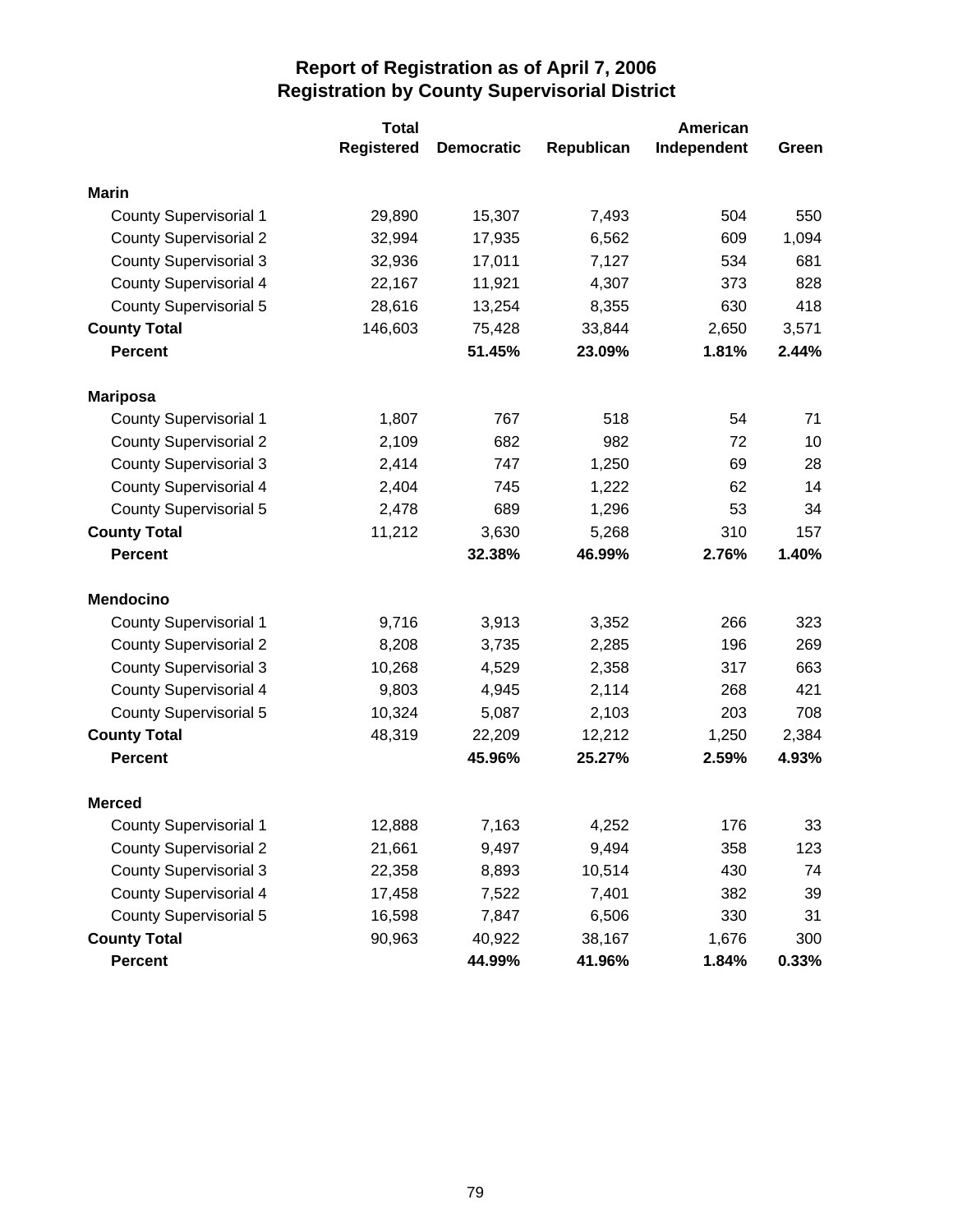|                               |                | <b>Natural</b> | Peace and |              | <b>Decline to</b> |
|-------------------------------|----------------|----------------|-----------|--------------|-------------------|
|                               | Libertarian    | Law            | Freedom   | <b>Other</b> | <b>State</b>      |
| <b>Marin</b>                  |                |                |           |              |                   |
| <b>County Supervisorial 1</b> | 164            | 24             | 59        | 90           | 5,699             |
| <b>County Supervisorial 2</b> | 185            | 26             | 78        | 84           | 6,421             |
| <b>County Supervisorial 3</b> | 181            | 31             | 58        | 91           | 7,222             |
| <b>County Supervisorial 4</b> | 134            | 17             | 69        | 64           | 4,454             |
| <b>County Supervisorial 5</b> | 144            | 19             | 59        | 103          | 5,634             |
| <b>County Total</b>           | 808            | 117            | 323       | 432          | 29,430            |
| <b>Percent</b>                | 0.55%          | 0.08%          | 0.22%     | 0.29%        | 20.07%            |
| <b>Mariposa</b>               |                |                |           |              |                   |
| <b>County Supervisorial 1</b> | 13             | 1              | 8         | 31           | 344               |
| <b>County Supervisorial 2</b> | $\overline{7}$ | 3              | 3         | 36           | 314               |
| <b>County Supervisorial 3</b> | 12             | 1              | 6         | 28           | 273               |
| <b>County Supervisorial 4</b> | 21             | $\overline{2}$ | 6         | 27           | 305               |
| <b>County Supervisorial 5</b> | 23             | 1              | 4         | 35           | 343               |
| <b>County Total</b>           | 76             | 8              | 27        | 157          | 1,579             |
| <b>Percent</b>                | 0.68%          | 0.07%          | 0.24%     | 1.40%        | 14.08%            |
| <b>Mendocino</b>              |                |                |           |              |                   |
| <b>County Supervisorial 1</b> | 51             | 9              | 33        | 35           | 1,734             |
| <b>County Supervisorial 2</b> | 55             | 19             | 41        | 35           | 1,573             |
| <b>County Supervisorial 3</b> | 97             | 15             | 87        | 117          | 2,085             |
| <b>County Supervisorial 4</b> | 76             | 8              | 42        | 36           | 1,893             |
| <b>County Supervisorial 5</b> | 104            | 9              | 52        | 55           | 2,003             |
| <b>County Total</b>           | 383            | 60             | 255       | 278          | 9,288             |
| <b>Percent</b>                | 0.79%          | 0.12%          | 0.53%     | 0.58%        | 19.22%            |
| <b>Merced</b>                 |                |                |           |              |                   |
| <b>County Supervisorial 1</b> | 33             | 11             | 26        | 15           | 1,179             |
| <b>County Supervisorial 2</b> | 51             | $\overline{7}$ | 33        | 29           | 2,069             |
| <b>County Supervisorial 3</b> | 52             | 13             | 27        | 29           | 2,326             |
| <b>County Supervisorial 4</b> | 58             | 10             | 44        | 43           | 1,959             |
| <b>County Supervisorial 5</b> | 48             | $\overline{7}$ | 31        | 13           | 1,785             |
| <b>County Total</b>           | 242            | 48             | 161       | 129          | 9,318             |
| Percent                       | 0.27%          | 0.05%          | 0.18%     | 0.14%        | 10.24%            |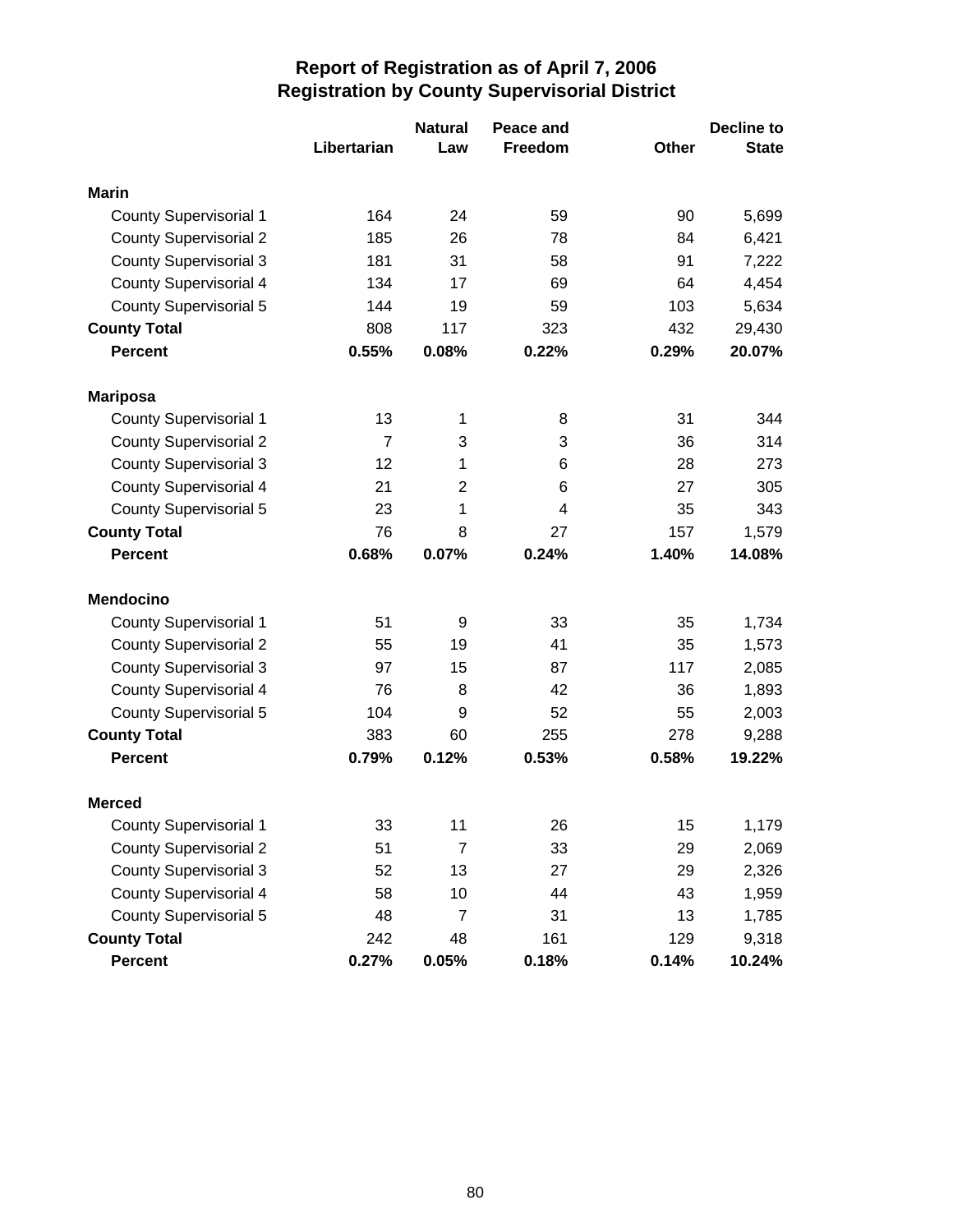|                               | <b>Total</b>      |                   | American   |             |                |  |
|-------------------------------|-------------------|-------------------|------------|-------------|----------------|--|
|                               | <b>Registered</b> | <b>Democratic</b> | Republican | Independent | Green          |  |
| <b>Modoc</b>                  |                   |                   |            |             |                |  |
| <b>County Supervisorial 1</b> | 843               | 233               | 429        | 25          | 8              |  |
| <b>County Supervisorial 2</b> | 1,274             | 441               | 551        | 41          | $\overline{7}$ |  |
| <b>County Supervisorial 3</b> | 1,144             | 366               | 546        | 36          | 11             |  |
| <b>County Supervisorial 4</b> | 1,337             | 421               | 630        | 38          | $\mathbf 1$    |  |
| County Supervisorial 5        | 1,061             | 291               | 594        | 30          | 3              |  |
| <b>County Total</b>           | 5,659             | 1,752             | 2,750      | 170         | 30             |  |
| <b>Percent</b>                |                   | 30.96%            | 48.60%     | 3.00%       | 0.53%          |  |
| Mono                          |                   |                   |            |             |                |  |
| <b>County Supervisorial 1</b> | 1,131             | 381               | 345        | 45          | 29             |  |
| <b>County Supervisorial 2</b> | 1,500             | 489               | 620        | 50          | 16             |  |
| <b>County Supervisorial 3</b> | 1,218             | 362               | 447        | 31          | 26             |  |
| <b>County Supervisorial 4</b> | 1,286             | 373               | 621        | 31          | 17             |  |
| <b>County Supervisorial 5</b> | 1,357             | 434               | 496        | 35          | 26             |  |
| <b>County Total</b>           | 6,492             | 2,039             | 2,529      | 192         | 114            |  |
| <b>Percent</b>                |                   | 31.41%            | 38.96%     | 2.96%       | 1.76%          |  |
| <b>Monterey</b>               |                   |                   |            |             |                |  |
| <b>County Supervisorial 1</b> | 17,157            | 10,173            | 3,893      | 260         | 59             |  |
| <b>County Supervisorial 2</b> | 32,431            | 16,378            | 9,485      | 676         | 245            |  |
| <b>County Supervisorial 3</b> | 18,312            | 9,730             | 5,298      | 341         | 65             |  |
| <b>County Supervisorial 4</b> | 32,260            | 15,348            | 9,697      | 673         | 327            |  |
| <b>County Supervisorial 5</b> | 51,555            | 21,107            | 19,048     | 987         | 711            |  |
| <b>County Total</b>           | 151,715           | 72,736            | 47,421     | 2,937       | 1,407          |  |
| <b>Percent</b>                |                   | 47.94%            | 31.26%     | 1.94%       | 0.93%          |  |
| <b>Napa</b>                   |                   |                   |            |             |                |  |
| <b>County Supervisorial 1</b> | 11,686            | 5,585             | 3,519      | 257         | 202            |  |
| <b>County Supervisorial 2</b> | 14,391            | 6,635             | 4,790      | 353         | 150            |  |
| <b>County Supervisorial 3</b> | 13,193            | 5,418             | 4,658      | 288         | 212            |  |
| <b>County Supervisorial 4</b> | 12,393            | 5,577             | 4,183      | 319         | 153            |  |
| <b>County Supervisorial 5</b> | 14,259            | 7,124             | 3,755      | 340         | 193            |  |
| <b>County Total</b>           | 65,922            | 30,339            | 20,905     | 1,557       | 910            |  |
| Percent                       |                   | 46.02%            | 31.71%     | 2.36%       | 1.38%          |  |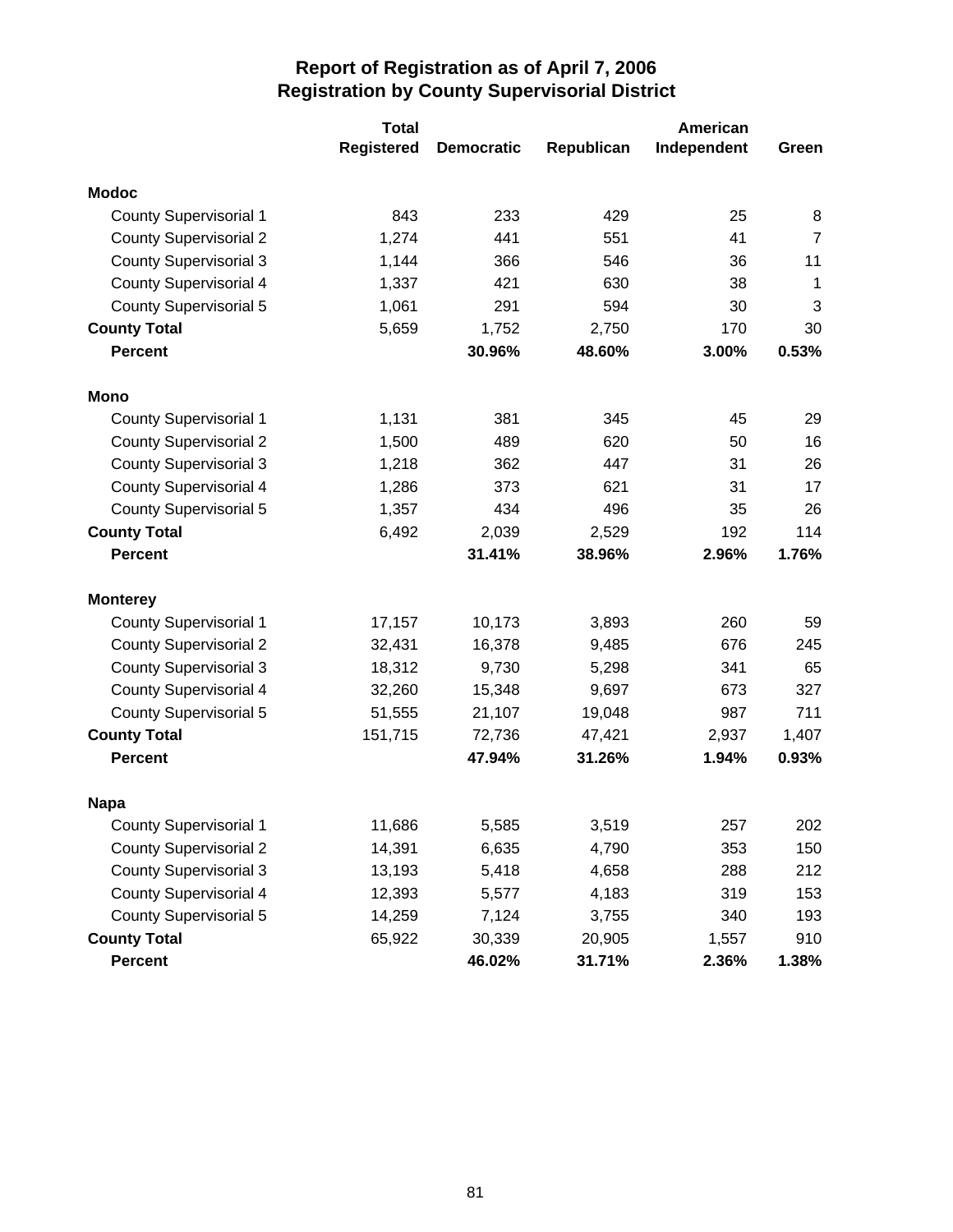|                               |                | <b>Natural</b> | Peace and      |                | <b>Decline to</b> |
|-------------------------------|----------------|----------------|----------------|----------------|-------------------|
|                               | Libertarian    | Law            | <b>Freedom</b> | <b>Other</b>   | <b>State</b>      |
| <b>Modoc</b>                  |                |                |                |                |                   |
| <b>County Supervisorial 1</b> | 7              | 0              | 0              | $\overline{2}$ | 139               |
| <b>County Supervisorial 2</b> | 9              | 0              | 1              | 1              | 223               |
| <b>County Supervisorial 3</b> | 7              | $\overline{2}$ | 3              | 0              | 173               |
| <b>County Supervisorial 4</b> | 6              | 0              | 3              | 1              | 237               |
| <b>County Supervisorial 5</b> | 13             | 1              | $\overline{2}$ | $\overline{2}$ | 125               |
| <b>County Total</b>           | 42             | 3              | 9              | 6              | 897               |
| <b>Percent</b>                | 0.74%          | 0.05%          | 0.16%          | 0.11%          | 15.85%            |
| <b>Mono</b>                   |                |                |                |                |                   |
| <b>County Supervisorial 1</b> | 18             | 0              | 4              | 0              | 309               |
| <b>County Supervisorial 2</b> | 10             | 0              | 3              | 0              | 312               |
| <b>County Supervisorial 3</b> | 13             | 1              | 4              | 0              | 334               |
| <b>County Supervisorial 4</b> | $\overline{7}$ | 1              | 1              | 0              | 235               |
| <b>County Supervisorial 5</b> | 17             | 1              | 3              | 0              | 345               |
| <b>County Total</b>           | 65             | 3              | 15             | 0              | 1,535             |
| <b>Percent</b>                | 1.00%          | 0.05%          | 0.23%          | 0.00%          | 23.64%            |
| <b>Monterey</b>               |                |                |                |                |                   |
| <b>County Supervisorial 1</b> | 39             | 28             | 66             | 35             | 2,604             |
| <b>County Supervisorial 2</b> | 158            | 26             | 84             | 58             | 5,321             |
| <b>County Supervisorial 3</b> | 62             | 14             | 76             | 41             | 2,685             |
| <b>County Supervisorial 4</b> | 134            | 24             | 80             | 72             | 5,905             |
| <b>County Supervisorial 5</b> | 263            | 46             | 82             | 107            | 9,204             |
| <b>County Total</b>           | 656            | 138            | 388            | 313            | 25,719            |
| <b>Percent</b>                | 0.43%          | 0.09%          | 0.26%          | 0.21%          | 16.95%            |
| <b>Napa</b>                   |                |                |                |                |                   |
| <b>County Supervisorial 1</b> | 75             | 4              | 25             | 89             | 1,930             |
| <b>County Supervisorial 2</b> | 72             | 18             | 28             | 118            | 2,227             |
| <b>County Supervisorial 3</b> | 81             | 11             | 30             | 107            | 2,388             |
| <b>County Supervisorial 4</b> | 69             | 11             | 28             | 89             | 1,964             |
| <b>County Supervisorial 5</b> | 88             | 9              | 29             | 117            | 2,604             |
| <b>County Total</b>           | 385            | 53             | 140            | 520            | 11,113            |
| Percent                       | 0.58%          | 0.08%          | 0.21%          | 0.79%          | 16.86%            |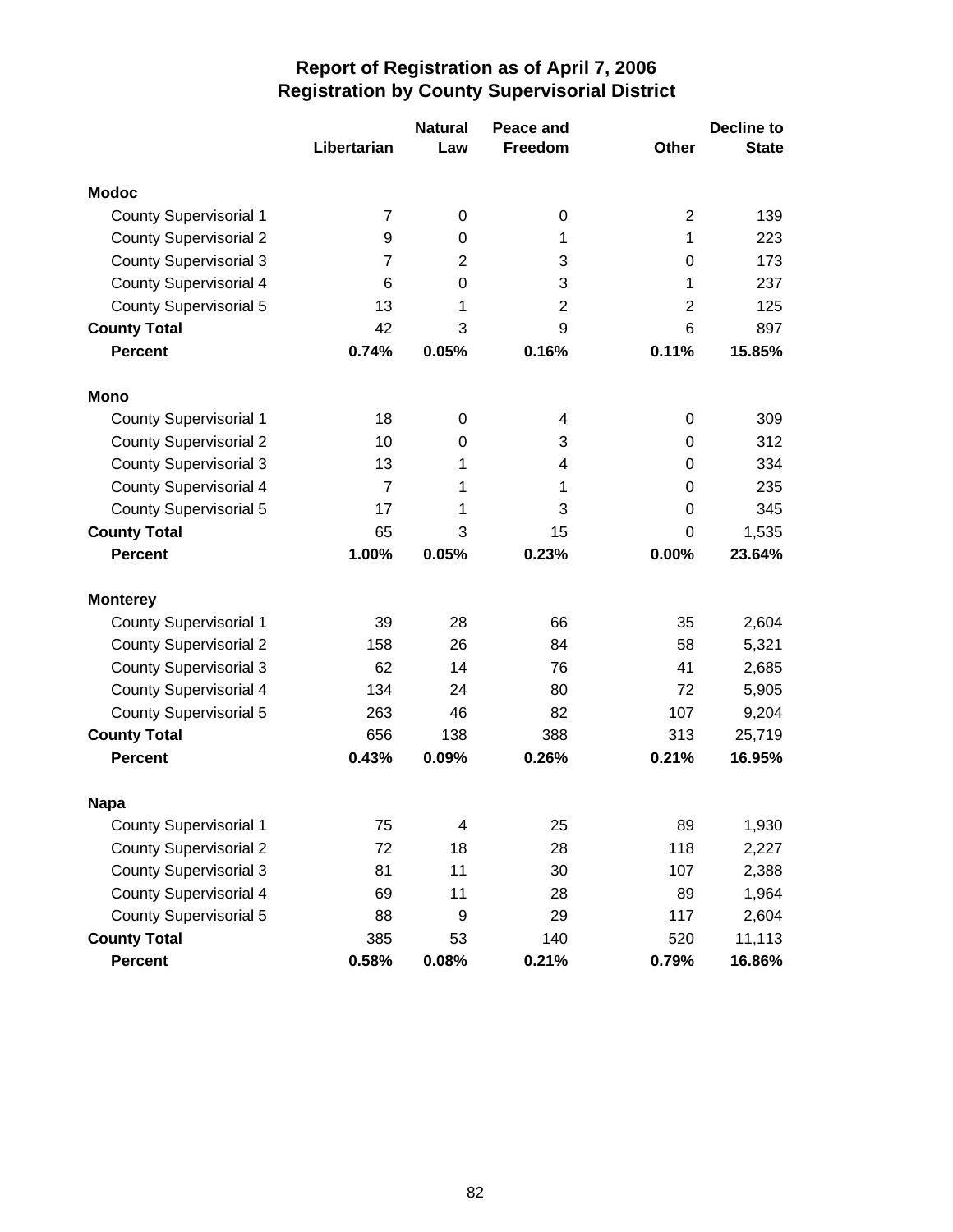|                               | <b>Total</b>      |                   | American   |             |                         |  |
|-------------------------------|-------------------|-------------------|------------|-------------|-------------------------|--|
|                               | <b>Registered</b> | <b>Democratic</b> | Republican | Independent | Green                   |  |
| <b>Nevada</b>                 |                   |                   |            |             |                         |  |
| <b>County Supervisorial 1</b> | 14,047            | 4,856             | 5,744      | 303         | 509                     |  |
| <b>County Supervisorial 2</b> | 13,879            | 3,777             | 7,601      | 295         | 146                     |  |
| <b>County Supervisorial 3</b> | 11,940            | 4,108             | 4,918      | 326         | 262                     |  |
| <b>County Supervisorial 4</b> | 13,460            | 4,030             | 6,152      | 323         | 440                     |  |
| County Supervisorial 5        | 10,321            | 3,591             | 3,204      | 327         | 278                     |  |
| <b>County Total</b>           | 63,647            | 20,362            | 27,619     | 1,574       | 1,635                   |  |
| <b>Percent</b>                |                   | 31.99%            | 43.39%     | 2.47%       | 2.57%                   |  |
| Orange                        |                   |                   |            |             |                         |  |
| <b>County Supervisorial 1</b> | 197,876           | 75,895            | 79,493     | 3,459       | 796                     |  |
| <b>County Supervisorial 2</b> | 355,673           | 100,811           | 176,211    | 7,389       | 2,469                   |  |
| <b>County Supervisorial 3</b> | 315,623           | 85,268            | 160,955    | 5,661       | 1,634                   |  |
| <b>County Supervisorial 4</b> | 242,150           | 83,283            | 107,633    | 4,839       | 1,179                   |  |
| <b>County Supervisorial 5</b> | 350,195           | 89,920            | 184,041    | 7,352       | 1,788                   |  |
| <b>County Total</b>           | 1,461,517         | 435,177           | 708,333    | 28,700      | 7,866                   |  |
| <b>Percent</b>                |                   | 29.78%            | 48.47%     | 1.96%       | 0.54%                   |  |
| <b>Placer</b>                 |                   |                   |            |             |                         |  |
| <b>County Supervisorial 1</b> | 34,731            | 10,685            | 17,830     | 659         | 189                     |  |
| <b>County Supervisorial 2</b> | 44,631            | 12,569            | 24,364     | 849         | 201                     |  |
| <b>County Supervisorial 3</b> | 30,040            | 8,749             | 15,382     | 558         | 275                     |  |
| <b>County Supervisorial 4</b> | 35,701            | 9,196             | 20,019     | 629         | 183                     |  |
| <b>County Supervisorial 5</b> | 28,980            | 8,776             | 12,962     | 710         | 407                     |  |
| <b>County Total</b>           | 174,083           | 49,975            | 90,557     | 3,405       | 1,255                   |  |
| <b>Percent</b>                |                   | 28.71%            | 52.02%     | 1.96%       | 0.72%                   |  |
| <b>Plumas</b>                 |                   |                   |            |             |                         |  |
| <b>County Supervisorial 1</b> | 2,375             | 814               | 960        | 91          | 13                      |  |
| <b>County Supervisorial 2</b> | 2,481             | 897               | 951        | 103         | 31                      |  |
| <b>County Supervisorial 3</b> | 2,350             | 689               | 1,230      | 63          | $\overline{\mathbf{4}}$ |  |
| <b>County Supervisorial 4</b> | 2,913             | 1,018             | 1,156      | 118         | 46                      |  |
| <b>County Supervisorial 5</b> | 3,256             | 1,051             | 1,514      | 91          | 27                      |  |
| <b>County Total</b>           | 13,375            | 4,469             | 5,811      | 466         | 121                     |  |
| Percent                       |                   | 33.41%            | 43.45%     | 3.48%       | $0.90\%$                |  |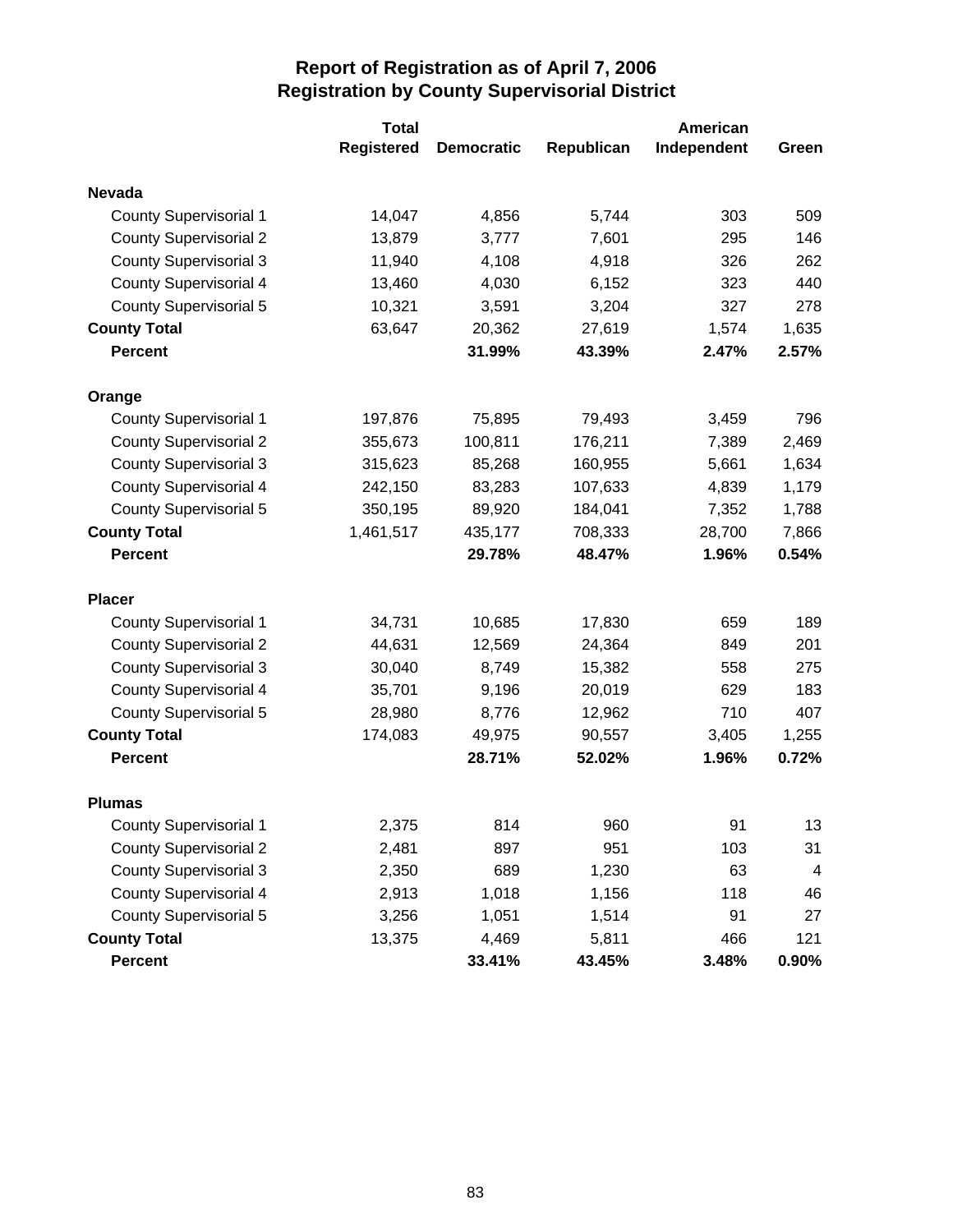|                               |             | <b>Natural</b> | Peace and |                | <b>Decline to</b> |
|-------------------------------|-------------|----------------|-----------|----------------|-------------------|
|                               | Libertarian | Law            | Freedom   | Other          | <b>State</b>      |
| <b>Nevada</b>                 |             |                |           |                |                   |
| <b>County Supervisorial 1</b> | 130         | 10             | 30        | 53             | 2,412             |
| <b>County Supervisorial 2</b> | 64          | 9              | 20        | 61             | 1,906             |
| <b>County Supervisorial 3</b> | 89          | 9              | 28        | 60             | 2,140             |
| <b>County Supervisorial 4</b> | 104         | 6              | 30        | 56             | 2,319             |
| <b>County Supervisorial 5</b> | 115         | 12             | 20        | 15             | 2,759             |
| <b>County Total</b>           | 502         | 46             | 128       | 245            | 11,536            |
| <b>Percent</b>                | 0.79%       | 0.07%          | 0.20%     | 0.38%          | 18.12%            |
| Orange                        |             |                |           |                |                   |
| <b>County Supervisorial 1</b> | 1,169       | 395            | 809       | 663            | 35,197            |
| <b>County Supervisorial 2</b> | 2,879       | 630            | 872       | 1,396          | 63,016            |
| <b>County Supervisorial 3</b> | 2,021       | 375            | 596       | 997            | 58,116            |
| <b>County Supervisorial 4</b> | 1,519       | 403            | 947       | 903            | 41,444            |
| <b>County Supervisorial 5</b> | 2,310       | 423            | 537       | 1,246          | 62,578            |
| <b>County Total</b>           | 9,898       | 2,226          | 3,761     | 5,205          | 260,351           |
| <b>Percent</b>                | 0.68%       | 0.15%          | 0.26%     | 0.36%          | 17.81%            |
| <b>Placer</b>                 |             |                |           |                |                   |
| <b>County Supervisorial 1</b> | 167         | 18             | 55        | 41             | 5,087             |
| <b>County Supervisorial 2</b> | 240         | 8              | 40        | 44             | 6,316             |
| <b>County Supervisorial 3</b> | 225         | 19             | 41        | 114            | 4,677             |
| <b>County Supervisorial 4</b> | 199         | 8              | 38        | 50             | 5,379             |
| <b>County Supervisorial 5</b> | 283         | 37             | 68        | 118            | 5,619             |
| <b>County Total</b>           | 1,114       | 90             | 242       | 367            | 27,078            |
| <b>Percent</b>                | 0.64%       | 0.05%          | 0.14%     | 0.21%          | 15.55%            |
| <b>Plumas</b>                 |             |                |           |                |                   |
| <b>County Supervisorial 1</b> | 18          | 1              | 7         | 1              | 470               |
| <b>County Supervisorial 2</b> | 24          | 5              | 7         | $\mathbf{2}$   | 461               |
| <b>County Supervisorial 3</b> | 13          | 0              | 6         | 3              | 342               |
| <b>County Supervisorial 4</b> | 16          | 7              | 9         | 2              | 541               |
| <b>County Supervisorial 5</b> | 24          | $\overline{2}$ | 8         | $\overline{2}$ | 537               |
| <b>County Total</b>           | 95          | 15             | 37        | 10             | 2,351             |
| Percent                       | 0.71%       | 0.11%          | 0.28%     | 0.07%          | 17.58%            |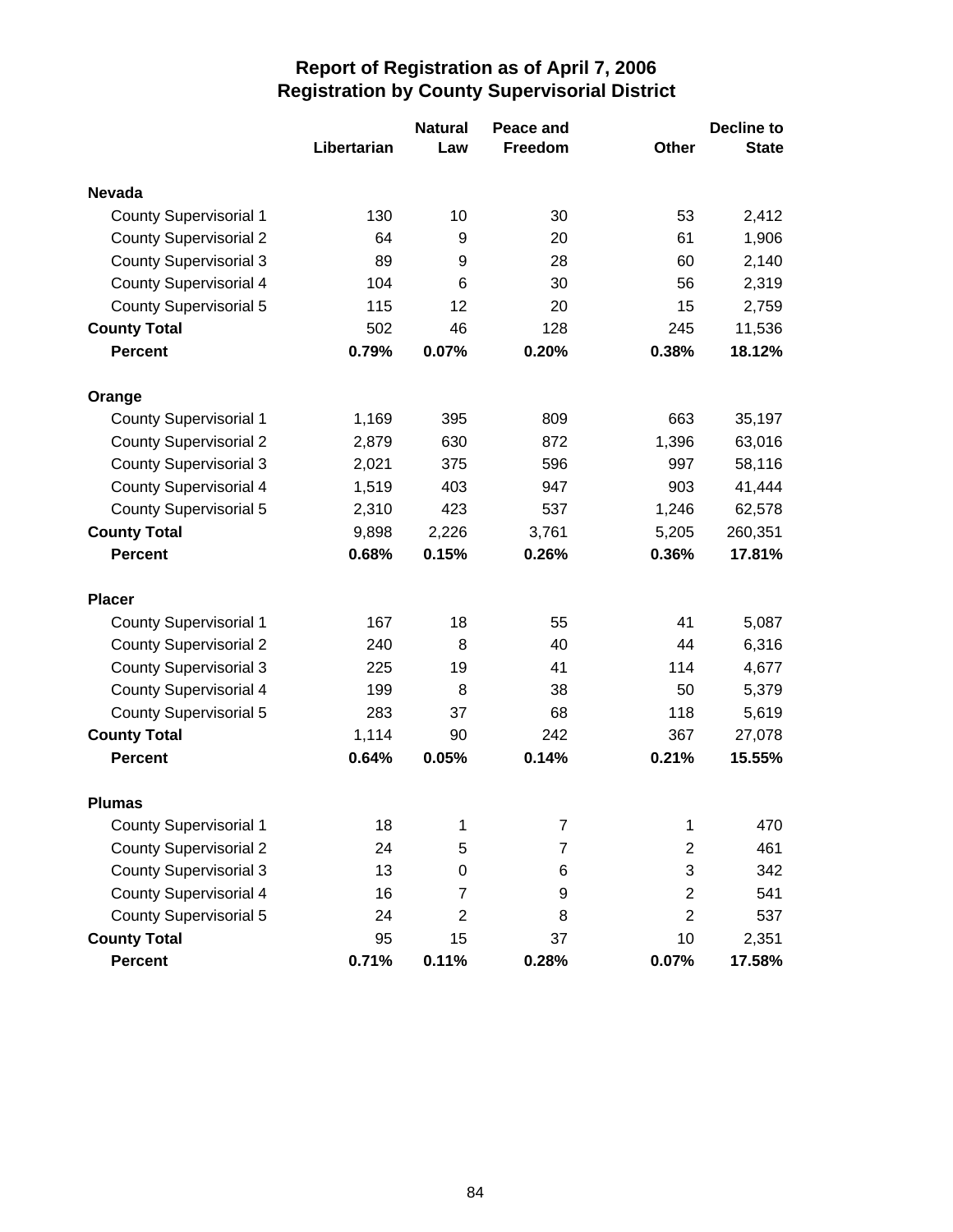|                               | <b>Total</b>      |                   |            | American    |       |
|-------------------------------|-------------------|-------------------|------------|-------------|-------|
|                               | <b>Registered</b> | <b>Democratic</b> | Republican | Independent | Green |
| <b>Riverside</b>              |                   |                   |            |             |       |
| <b>County Supervisorial 1</b> | 143,321           | 48,815            | 65,516     | 3,137       | 686   |
| <b>County Supervisorial 2</b> | 133,486           | 45,580            | 60,520     | 2,995       | 580   |
| <b>County Supervisorial 3</b> | 188,775           | 52,287            | 99,499     | 4,523       | 677   |
| <b>County Supervisorial 4</b> | 139,854           | 54,881            | 63,280     | 2,464       | 332   |
| <b>County Supervisorial 5</b> | 130,356           | 52,582            | 51,707     | 3,115       | 414   |
| <b>County Total</b>           | 735,792           | 254,145           | 340,522    | 16,234      | 2,689 |
| <b>Percent</b>                |                   | 34.54%            | 46.28%     | 2.21%       | 0.37% |
| <b>Sacramento</b>             |                   |                   |            |             |       |
| <b>County Supervisorial 1</b> | 112,581           | 55,285            | 27,532     | 2,817       | 1,851 |
| <b>County Supervisorial 2</b> | 96,424            | 53,075            | 22,128     | 2,060       | 686   |
| <b>County Supervisorial 3</b> | 127,925           | 53,276            | 47,867     | 2,751       | 1,402 |
| <b>County Supervisorial 4</b> | 133,705           | 43,566            | 62,093     | 2,957       | 887   |
| <b>County Supervisorial 5</b> | 145,097           | 57,823            | 55,246     | 3,341       | 860   |
| <b>County Total</b>           | 615,732           | 263,025           | 214,866    | 13,926      | 5,686 |
| <b>Percent</b>                |                   | 42.72%            | 34.90%     | 2.26%       | 0.92% |
| <b>San Benito</b>             |                   |                   |            |             |       |
| <b>County Supervisorial 1</b> | 4,966             | 1,964             | 1,914      | 111         | 32    |
| <b>County Supervisorial 2</b> | 5,584             | 2,494             | 1,919      | 131         | 56    |
| <b>County Supervisorial 3</b> | 4,067             | 2,081             | 1,093      | 110         | 23    |
| <b>County Supervisorial 4</b> | 6,046             | 2,162             | 2,757      | 143         | 27    |
| <b>County Supervisorial 5</b> | 4,073             | 2,462             | 727        | 84          | 20    |
| <b>County Total</b>           | 24,736            | 11,163            | 8,410      | 579         | 158   |
| <b>Percent</b>                |                   | 45.13%            | 34.00%     | 2.34%       | 0.64% |
| <b>San Bernardino</b>         |                   |                   |            |             |       |
| <b>County Supervisorial 1</b> | 154,203           | 50,860            | 70,770     | 4,983       | 475   |
| <b>County Supervisorial 2</b> | 161,775           | 59,729            | 69,803     | 3,528       | 737   |
| <b>County Supervisorial 3</b> | 173,174           | 57,220            | 83,051     | 4,435       | 916   |
| <b>County Supervisorial 4</b> | 130,011           | 52,724            | 52,270     | 2,526       | 455   |
| <b>County Supervisorial 5</b> | 119,476           | 58,284            | 40,991     | 2,420       | 334   |
| <b>County Total</b>           | 738,639           | 278,817           | 316,885    | 17,892      | 2,917 |
| <b>Percent</b>                |                   | 37.75%            | 42.90%     | 2.42%       | 0.39% |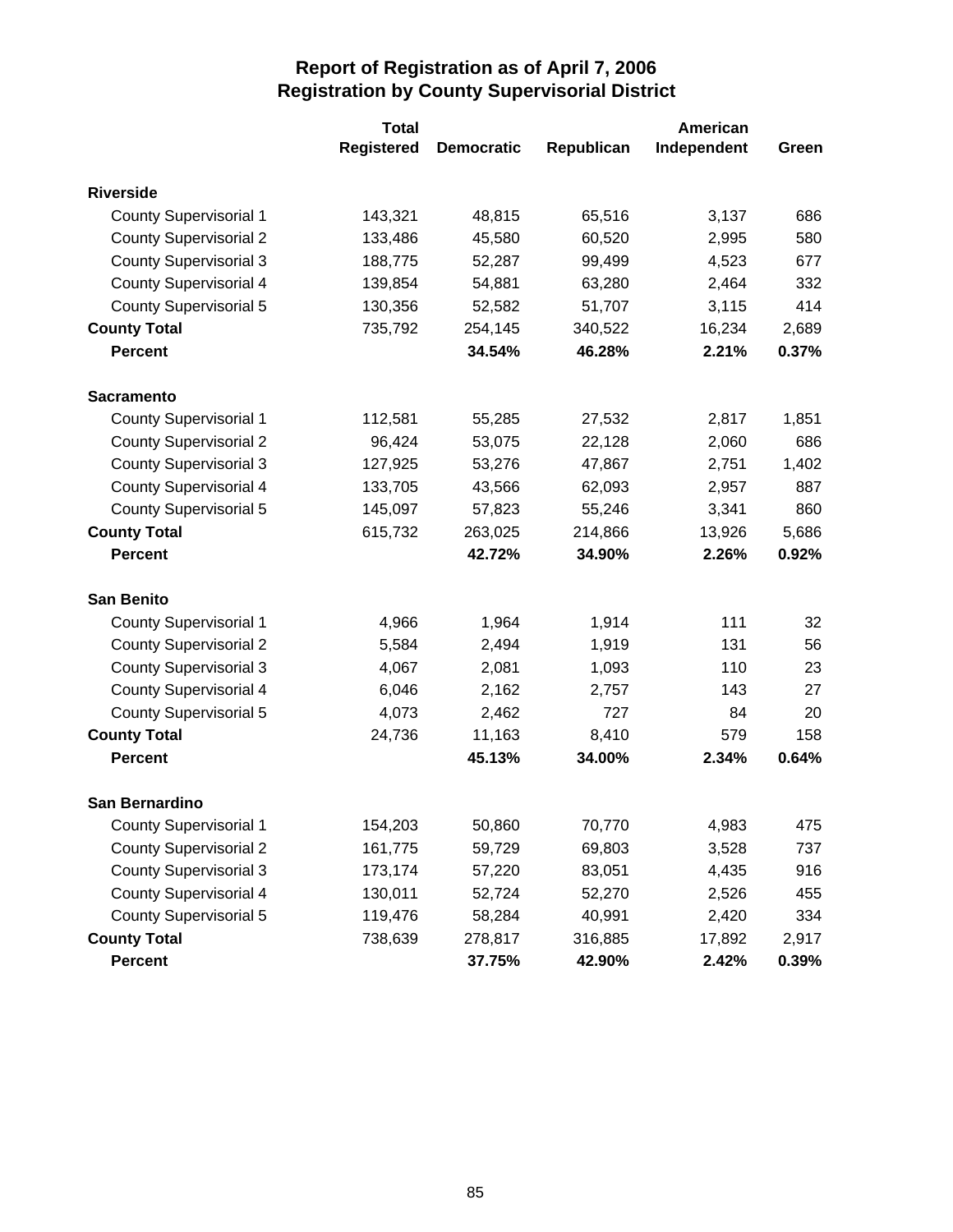|                               |             | <b>Natural</b> | Peace and      |              | <b>Decline to</b> |
|-------------------------------|-------------|----------------|----------------|--------------|-------------------|
|                               | Libertarian | Law            | Freedom        | <b>Other</b> | <b>State</b>      |
| <b>Riverside</b>              |             |                |                |              |                   |
| <b>County Supervisorial 1</b> | 804         | 212            | 614            | 944          | 22,593            |
| <b>County Supervisorial 2</b> | 771         | 195            | 468            | 718          | 21,659            |
| <b>County Supervisorial 3</b> | 832         | 136            | 313            | 1,226        | 29,282            |
| <b>County Supervisorial 4</b> | 420         | 88             | 189            | 731          | 17,469            |
| <b>County Supervisorial 5</b> | 665         | 205            | 458            | 793          | 20,417            |
| <b>County Total</b>           | 3,492       | 836            | 2,042          | 4,412        | 111,420           |
| <b>Percent</b>                | 0.47%       | 0.11%          | 0.28%          | 0.60%        | 15.14%            |
| <b>Sacramento</b>             |             |                |                |              |                   |
| <b>County Supervisorial 1</b> | 740         | 164            | 1,304          | 306          | 22,582            |
| <b>County Supervisorial 2</b> | 358         | 107            | 1,211          | 237          | 16,562            |
| <b>County Supervisorial 3</b> | 642         | 72             | 603            | 303          | 21,009            |
| <b>County Supervisorial 4</b> | 729         | 70             | 342            | 367          | 22,694            |
| <b>County Supervisorial 5</b> | 581         | 88             | 845            | 345          | 25,968            |
| <b>County Total</b>           | 3,050       | 501            | 4,305          | 1,558        | 108,815           |
| <b>Percent</b>                | 0.50%       | 0.08%          | 0.70%          | 0.25%        | 17.67%            |
| <b>San Benito</b>             |             |                |                |              |                   |
| <b>County Supervisorial 1</b> | 31          | 4              | 13             | 18           | 879               |
| <b>County Supervisorial 2</b> | 27          | 1              | $\overline{7}$ | 23           | 926               |
| <b>County Supervisorial 3</b> | 21          | 4              | 12             | 16           | 707               |
| <b>County Supervisorial 4</b> | 31          | $\overline{2}$ | 8              | 24           | 892               |
| <b>County Supervisorial 5</b> | 18          | $\overline{2}$ | 18             | 14           | 728               |
| <b>County Total</b>           | 128         | 13             | 58             | 95           | 4,132             |
| <b>Percent</b>                | 0.52%       | 0.05%          | 0.23%          | 0.38%        | 16.70%            |
| San Bernardino                |             |                |                |              |                   |
| <b>County Supervisorial 1</b> | 904         | 131            | 397            | 834          | 24,849            |
| <b>County Supervisorial 2</b> | 714         | 153            | 535            | 764          | 25,812            |
| <b>County Supervisorial 3</b> | 933         | 183            | 486            | 1,040        | 24,910            |
| <b>County Supervisorial 4</b> | 530         | 223            | 488            | 566          | 20,229            |
| <b>County Supervisorial 5</b> | 385         | 176            | 649            | 569          | 15,668            |
| <b>County Total</b>           | 3,466       | 866            | 2,555          | 3,773        | 111,468           |
| <b>Percent</b>                | 0.47%       | 0.12%          | 0.35%          | 0.51%        | 15.09%            |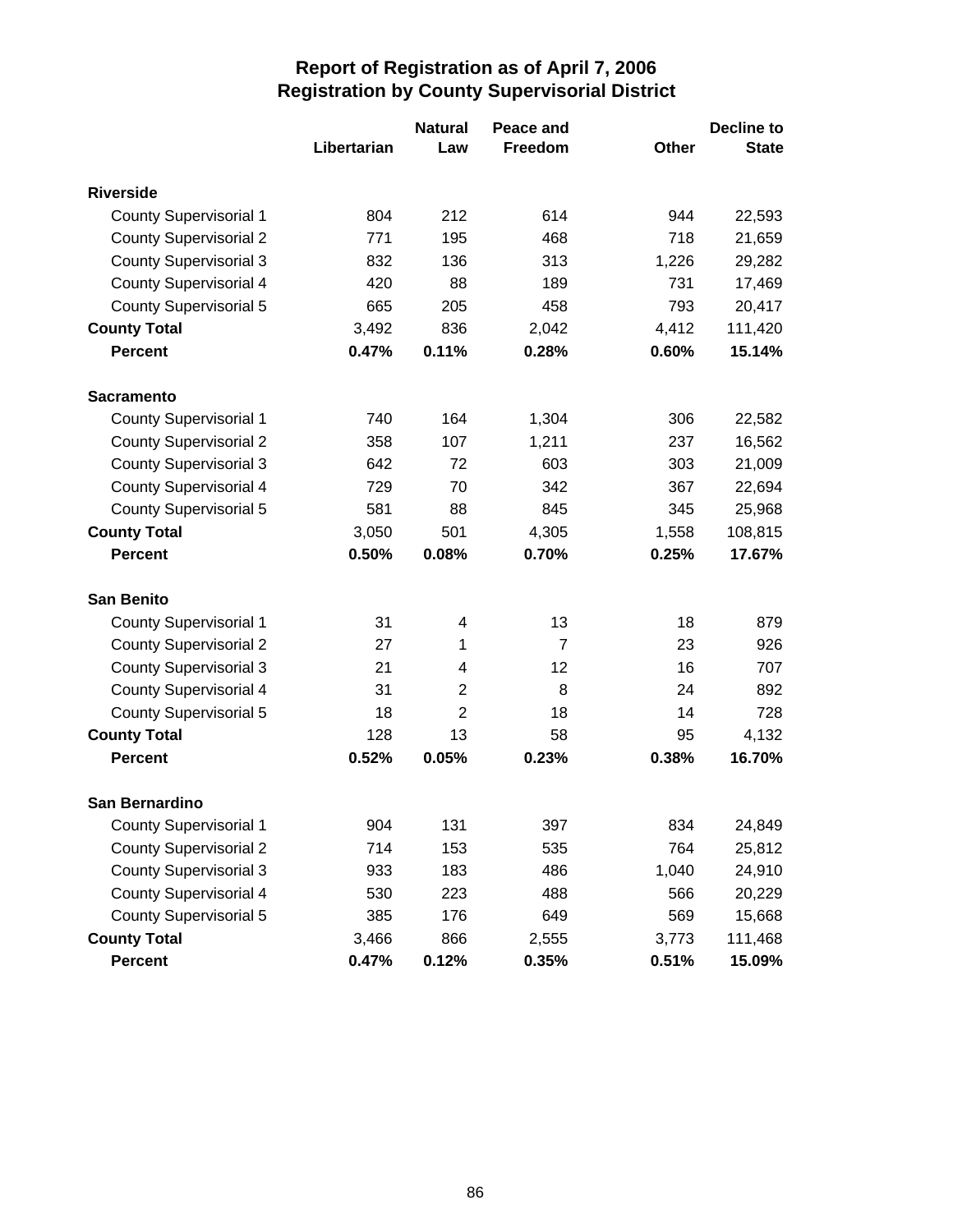|                                | <b>Total</b>      |                   |            | American    |        |
|--------------------------------|-------------------|-------------------|------------|-------------|--------|
|                                | <b>Registered</b> | <b>Democratic</b> | Republican | Independent | Green  |
| San Diego                      |                   |                   |            |             |        |
| <b>County Supervisorial 1</b>  | 229,707           | 95,526            | 75,796     | 4,557       | 1,508  |
| <b>County Supervisorial 2</b>  | 281,556           | 85,932            | 130,114    | 6,915       | 1,477  |
| <b>County Supervisorial 3</b>  | 303,518           | 93,222            | 128,477    | 6,372       | 2,098  |
| <b>County Supervisorial 4</b>  | 262,730           | 115,127           | 73,801     | 5,763       | 2,722  |
| County Supervisorial 5         | 266,420           | 72,476            | 129,150    | 6,533       | 1,495  |
| <b>County Total</b>            | 1,343,931         | 462,283           | 537,338    | 30,140      | 9,300  |
| <b>Percent</b>                 |                   | 34.40%            | 39.98%     | 2.24%       | 0.69%  |
| <b>San Francisco</b>           |                   |                   |            |             |        |
| <b>County Supervisorial 1</b>  | 36,353            | 18,272            | 4,519      | 527         | 1,009  |
| <b>County Supervisorial 2</b>  | 43,502            | 20,254            | 10,074     | 829         | 639    |
| <b>County Supervisorial 3</b>  | 33,314            | 15,783            | 4,506      | 527         | 747    |
| <b>County Supervisorial 4</b>  | 36,433            | 17,248            | 4,666      | 573         | 857    |
| <b>County Supervisorial 5</b>  | 45,544            | 26,073            | 2,865      | 787         | 2,374  |
| County Supervisorial 6         | 35,258            | 18,812            | 3,244      | 727         | 1,297  |
| <b>County Supervisorial 7</b>  | 40,437            | 21,520            | 6,843      | 615         | 787    |
| <b>County Supervisorial 8</b>  | 50,367            | 32,371            | 3,292      | 596         | 2,169  |
| <b>County Supervisorial 9</b>  | 31,487            | 18,304            | 1,959      | 423         | 1,721  |
| <b>County Supervisorial 10</b> | 33,984            | 20,782            | 2,223      | 676         | 601    |
| <b>County Supervisorial 11</b> | 31,117            | 17,593            | 2,817      | 492         | 450    |
| <b>County Total</b>            | 417,796           | 227,012           | 47,008     | 6,772       | 12,651 |
| <b>Percent</b>                 |                   | 54.34%            | 11.25%     | 1.62%       | 3.03%  |
| San Joaquin                    |                   |                   |            |             |        |
| <b>County Supervisorial 1</b>  | 43,458            | 24,363            | 13,197     | 585         | 137    |
| <b>County Supervisorial 2</b>  | 45,995            | 21,096            | 18,211     | 711         | 211    |
| <b>County Supervisorial 3</b>  | 54,632            | 23,607            | 22,385     | 919         | 161    |
| <b>County Supervisorial 4</b>  | 59,383            | 19,096            | 31,330     | 1,197       | 206    |
| <b>County Supervisorial 5</b>  | 58,663            | 21,886            | 25,980     | 1,177       | 189    |
| <b>County Total</b>            | 262,131           | 110,048           | 111,103    | 4,589       | 904    |
| <b>Percent</b>                 |                   | 41.98%            | 42.38%     | 1.75%       | 0.34%  |
| San Luis Obispo                |                   |                   |            |             |        |
| <b>County Supervisorial 1</b>  | 29,782            | 8,404             | 15,557     | 685         | 205    |
| <b>County Supervisorial 2</b>  | 32,178            | 13,049            | 11,366     | 673         | 696    |
| <b>County Supervisorial 3</b>  | 30,038            | 11,548            | 11,364     | 666         | 500    |
| <b>County Supervisorial 4</b>  | 30,809            | 10,807            | 13,846     | 700         | 254    |
| <b>County Supervisorial 5</b>  | 28,879            | 9,784             | 12,195     | 643         | 461    |
| <b>County Total</b>            | 151,686           | 53,592            | 64,328     | 3,367       | 2,116  |
| Percent                        |                   | 35.33%            | 42.41%     | 2.22%       | 1.39%  |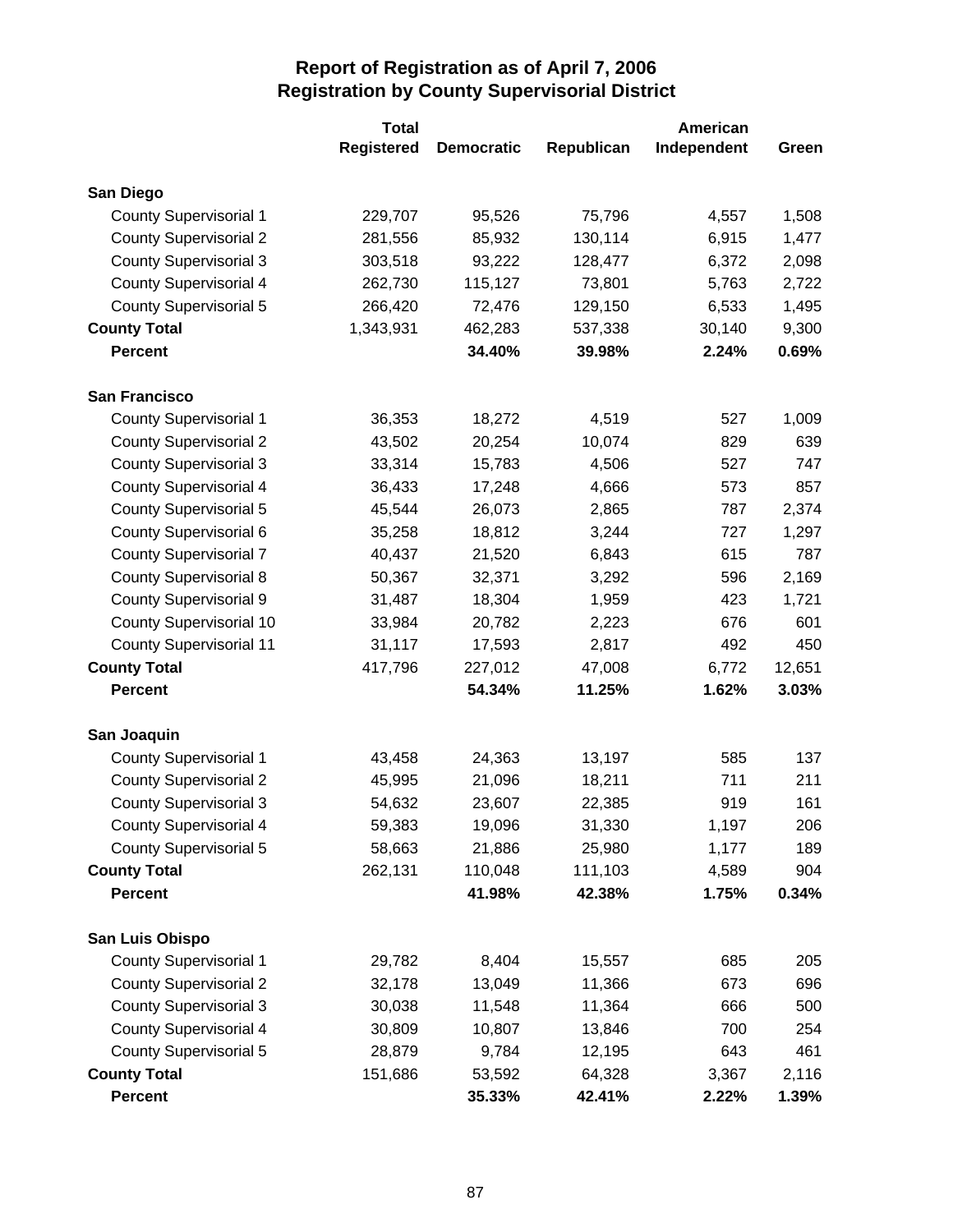|                                |             | <b>Natural</b> | Peace and      |       | Decline to   |
|--------------------------------|-------------|----------------|----------------|-------|--------------|
|                                | Libertarian | Law            | <b>Freedom</b> | Other | <b>State</b> |
| San Diego                      |             |                |                |       |              |
| <b>County Supervisorial 1</b>  | 1,240       | 1,112          | 709            | 917   | 48,342       |
| <b>County Supervisorial 2</b>  | 1,904       | 732            | 550            | 1,635 | 52,297       |
| <b>County Supervisorial 3</b>  | 1,905       | 570            | 468            | 1,413 | 68,993       |
| <b>County Supervisorial 4</b>  | 1,969       | 1,128          | 757            | 1,328 | 60,135       |
| <b>County Supervisorial 5</b>  | 1,717       | 389            | 437            | 1,237 | 52,986       |
| <b>County Total</b>            | 8,735       | 3,931          | 2,921          | 6,530 | 282,753      |
| <b>Percent</b>                 | 0.65%       | 0.29%          | 0.22%          | 0.49% | 21.04%       |
| <b>San Francisco</b>           |             |                |                |       |              |
| <b>County Supervisorial 1</b>  | 190         | 39             | 117            | 51    | 11,629       |
| <b>County Supervisorial 2</b>  | 209         | 28             | 52             | 73    | 11,344       |
| <b>County Supervisorial 3</b>  | 230         | 35             | 98             | 45    | 11,343       |
| <b>County Supervisorial 4</b>  | 162         | 43             | 120            | 68    | 12,696       |
| <b>County Supervisorial 5</b>  | 283         | 62             | 240            | 83    | 12,777       |
| County Supervisorial 6         | 270         | 61             | 181            | 49    | 10,617       |
| <b>County Supervisorial 7</b>  | 202         | 39             | 93             | 60    | 10,278       |
| <b>County Supervisorial 8</b>  | 304         | 39             | 178            | 74    | 11,344       |
| <b>County Supervisorial 9</b>  | 162         | 42             | 211            | 50    | 8,615        |
| <b>County Supervisorial 10</b> | 141         | 107            | 185            | 47    | 9,222        |
| <b>County Supervisorial 11</b> | 111         | 61             | 149            | 37    | 9,407        |
| <b>County Total</b>            | 2,264       | 556            | 1,624          | 637   | 119,272      |
| <b>Percent</b>                 | 0.54%       | 0.13%          | 0.39%          | 0.15% | 28.55%       |
| San Joaquin                    |             |                |                |       |              |
| <b>County Supervisorial 1</b>  | 88          | 29             | 296            | 208   | 4,555        |
| <b>County Supervisorial 2</b>  | 143         | 31             | 231            | 312   | 5,049        |
| <b>County Supervisorial 3</b>  | 160         | 46             | 221            | 392   | 6,741        |
| County Supervisorial 4         | 226         | 21             | 152            | 439   | 6,716        |
| <b>County Supervisorial 5</b>  | 225         | 26             | 121            | 501   | 8,558        |
| <b>County Total</b>            | 842         | 153            | 1,021          | 1,852 | 31,619       |
| <b>Percent</b>                 | 0.32%       | 0.06%          | 0.39%          | 0.71% | 12.06%       |
| San Luis Obispo                |             |                |                |       |              |
| <b>County Supervisorial 1</b>  | 143         | 19             | 49             | 309   | 4,411        |
| <b>County Supervisorial 2</b>  | 233         | 50             | 72             | 404   | 5,635        |
| <b>County Supervisorial 3</b>  | 224         | 26             | 49             | 387   | 5,274        |
| <b>County Supervisorial 4</b>  | 167         | 25             | 55             | 392   | 4,563        |
| <b>County Supervisorial 5</b>  | 225         | 22             | 61             | 339   | 5,149        |
| <b>County Total</b>            | 992         | 142            | 286            | 1,831 | 25,032       |
| Percent                        | 0.65%       | 0.09%          | 0.19%          | 1.21% | 16.50%       |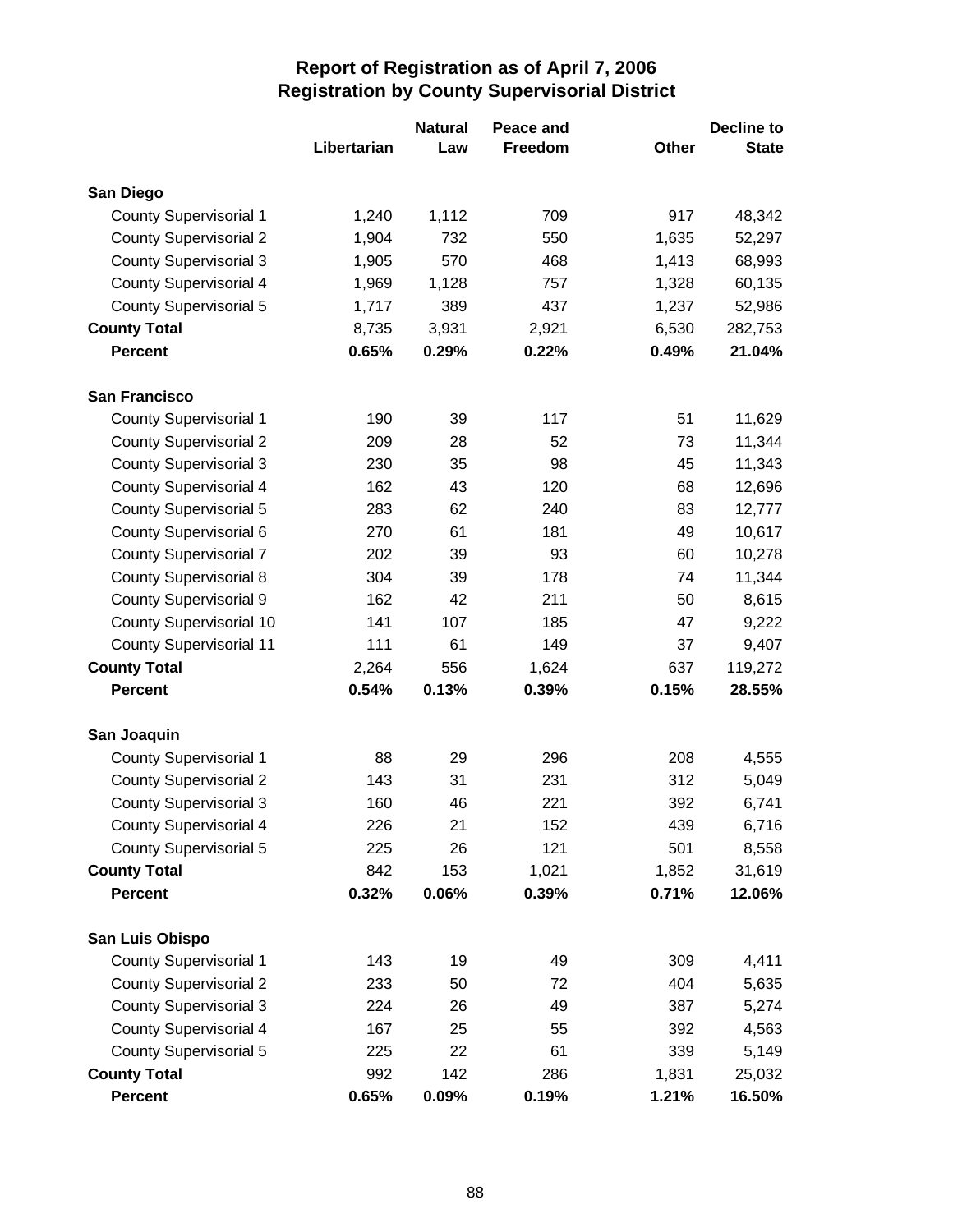|                               | <b>Total</b>      |                   |            | American    |       |
|-------------------------------|-------------------|-------------------|------------|-------------|-------|
|                               | <b>Registered</b> | <b>Democratic</b> | Republican | Independent | Green |
| <b>San Mateo</b>              |                   |                   |            |             |       |
| <b>County Supervisorial 1</b> | 70,437            | 34,671            | 18,228     | 1,349       | 629   |
| <b>County Supervisorial 2</b> | 73,002            | 35,165            | 18,826     | 1,341       | 650   |
| <b>County Supervisorial 3</b> | 86,949            | 40,096            | 24,427     | 1,766       | 1,310 |
| <b>County Supervisorial 4</b> | 59,309            | 29,112            | 16,386     | 983         | 698   |
| <b>County Supervisorial 5</b> | 59,314            | 32,611            | 9,578      | 1,004       | 469   |
| <b>County Total</b>           | 349,011           | 171,655           | 87,445     | 6,443       | 3,756 |
| <b>Percent</b>                |                   | 49.18%            | 25.06%     | 1.85%       | 1.08% |
| Santa Barbara                 |                   |                   |            |             |       |
| <b>County Supervisorial 1</b> | 36,132            | 16,807            | 10,034     | 669         | 805   |
| <b>County Supervisorial 2</b> | 46,010            | 20,168            | 14,938     | 767         | 825   |
| <b>County Supervisorial 3</b> | 36,550            | 13,185            | 13,839     | 755         | 511   |
| <b>County Supervisorial 4</b> | 35,518            | 12,242            | 16,236     | 860         | 140   |
| <b>County Supervisorial 5</b> | 26,167            | 10,714            | 10,423     | 517         | 101   |
| <b>County Total</b>           | 180,377           | 73,116            | 65,470     | 3,568       | 2,382 |
| <b>Percent</b>                |                   | 40.54%            | 36.30%     | 1.98%       | 1.32% |
| <b>Santa Clara</b>            |                   |                   |            |             |       |
| <b>County Supervisorial 1</b> | 168,073           | 70,807            | 56,191     | 3,427       | 1,113 |
| <b>County Supervisorial 2</b> | 106,993           | 56,403            | 20,640     | 2,188       | 949   |
| <b>County Supervisorial 3</b> | 136,303           | 60,308            | 33,266     | 2,513       | 774   |
| <b>County Supervisorial 4</b> | 155,380           | 71,711            | 43,569     | 3,187       | 1,360 |
| <b>County Supervisorial 5</b> | 181,531           | 76,963            | 51,401     | 2,308       | 1,839 |
| <b>County Total</b>           | 748,280           | 336,192           | 205,067    | 13,623      | 6,035 |
| <b>Percent</b>                |                   | 44.93%            | 27.41%     | 1.82%       | 0.81% |
| <b>Santa Cruz</b>             |                   |                   |            |             |       |
| <b>County Supervisorial 1</b> | 30,199            | 15,589            | 6,675      | 556         | 931   |
| <b>County Supervisorial 2</b> | 30,559            | 15,478            | 7,952      | 550         | 647   |
| <b>County Supervisorial 3</b> | 31,959            | 18,685            | 3,732      | 477         | 1,824 |
| <b>County Supervisorial 4</b> | 16,278            | 9,916             | 3,081      | 253         | 155   |
| <b>County Supervisorial 5</b> | 31,932            | 15,013            | 7,992      | 662         | 1,128 |
| <b>County Total</b>           | 140,927           | 74,681            | 29,432     | 2,498       | 4,685 |
| <b>Percent</b>                |                   | 52.99%            | 20.88%     | 1.77%       | 3.32% |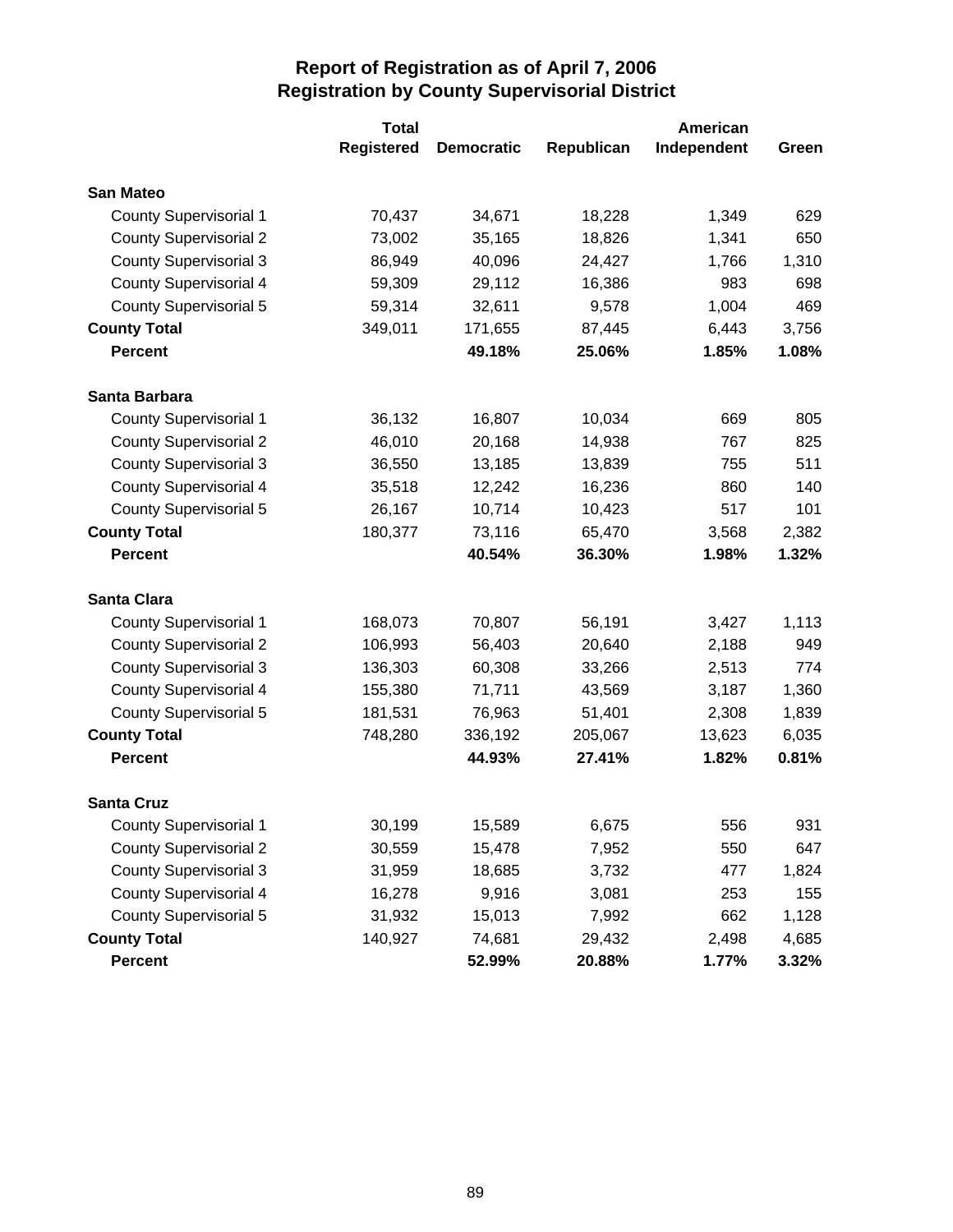|                               |             | <b>Natural</b> | Peace and |       | <b>Decline to</b> |
|-------------------------------|-------------|----------------|-----------|-------|-------------------|
|                               | Libertarian | Law            | Freedom   | Other | <b>State</b>      |
| <b>San Mateo</b>              |             |                |           |       |                   |
| <b>County Supervisorial 1</b> | 269         | 66             | 147       | 164   | 14,914            |
| <b>County Supervisorial 2</b> | 338         | 79             | 136       | 167   | 16,300            |
| <b>County Supervisorial 3</b> | 532         | 58             | 161       | 270   | 18,329            |
| <b>County Supervisorial 4</b> | 328         | 49             | 191       | 163   | 11,399            |
| <b>County Supervisorial 5</b> | 162         | 89             | 193       | 112   | 15,096            |
| <b>County Total</b>           | 1,629       | 341            | 828       | 876   | 76,038            |
| <b>Percent</b>                | 0.47%       | 0.10%          | 0.24%     | 0.25% | 21.79%            |
| Santa Barbara                 |             |                |           |       |                   |
| <b>County Supervisorial 1</b> | 208         | 42             | 67        | 469   | 7,031             |
| <b>County Supervisorial 2</b> | 276         | 44             | 77        | 453   | 8,462             |
| <b>County Supervisorial 3</b> | 237         | 23             | 46        | 365   | 7,589             |
| <b>County Supervisorial 4</b> | 157         | 17             | 64        | 319   | 5,483             |
| <b>County Supervisorial 5</b> | 133         | 17             | 48        | 267   | 3,947             |
| <b>County Total</b>           | 1,011       | 143            | 302       | 1,873 | 32,512            |
| <b>Percent</b>                | 0.56%       | 0.08%          | 0.17%     | 1.04% | 18.02%            |
| <b>Santa Clara</b>            |             |                |           |       |                   |
| <b>County Supervisorial 1</b> | 900         | 123            | 395       | 364   | 34,753            |
| <b>County Supervisorial 2</b> | 668         | 136            | 481       | 237   | 25,291            |
| <b>County Supervisorial 3</b> | 694         | 126            | 442       | 336   | 37,844            |
| <b>County Supervisorial 4</b> | 1,060       | 126            | 400       | 441   | 33,526            |
| <b>County Supervisorial 5</b> | 1,102       | 128            | 324       | 438   | 47,028            |
| <b>County Total</b>           | 4,424       | 639            | 2,042     | 1,816 | 178,442           |
| <b>Percent</b>                | 0.59%       | 0.09%          | 0.27%     | 0.24% | 23.85%            |
| <b>Santa Cruz</b>             |             |                |           |       |                   |
| <b>County Supervisorial 1</b> | 259         | 31             | 88        | 270   | 5,800             |
| <b>County Supervisorial 2</b> | 225         | 27             | 90        | 223   | 5,367             |
| <b>County Supervisorial 3</b> | 274         | 38             | 119       | 250   | 6,560             |
| <b>County Supervisorial 4</b> | 57          | 20             | 88        | 68    | 2,640             |
| <b>County Supervisorial 5</b> | 399         | 31             | 90        | 294   | 6,323             |
| <b>County Total</b>           | 1,214       | 147            | 475       | 1,105 | 26,690            |
| <b>Percent</b>                | 0.86%       | 0.10%          | 0.34%     | 0.78% | 18.94%            |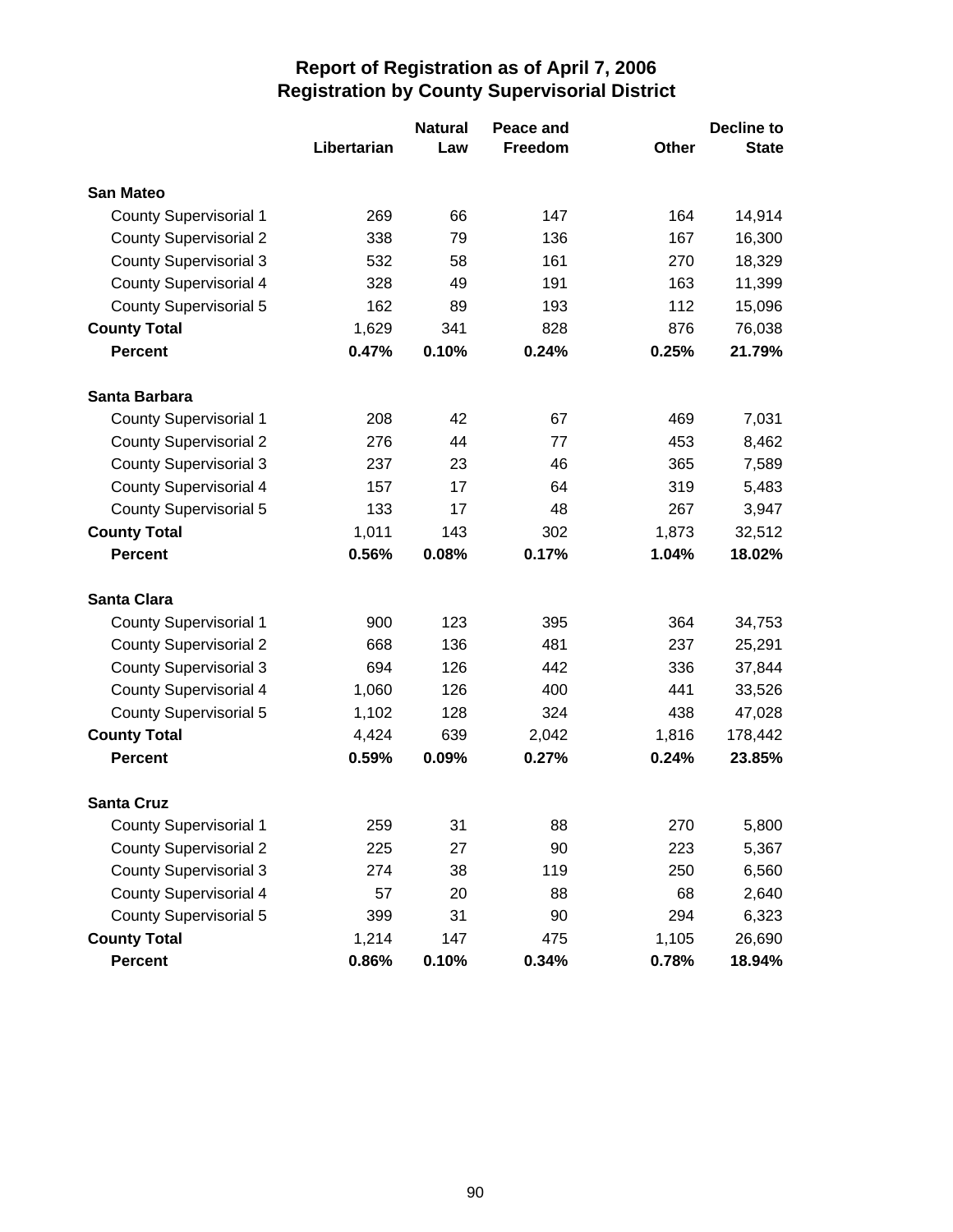|                               | <b>Total</b>      |                   | American   |             |                |
|-------------------------------|-------------------|-------------------|------------|-------------|----------------|
|                               | <b>Registered</b> | <b>Democratic</b> | Republican | Independent | Green          |
| <b>Shasta</b>                 |                   |                   |            |             |                |
| <b>County Supervisorial 1</b> | 17,420            | 5,482             | 8,332      | 472         | 148            |
| <b>County Supervisorial 2</b> | 17,823            | 5,556             | 8,608      | 497         | 117            |
| <b>County Supervisorial 3</b> | 17,106            | 5,015             | 8,651      | 471         | 82             |
| <b>County Supervisorial 4</b> | 17,696            | 5,347             | 8,715      | 474         | 100            |
| <b>County Supervisorial 5</b> | 18,552            | 5,489             | 9,530      | 512         | 79             |
| <b>County Total</b>           | 88,597            | 26,889            | 43,836     | 2,426       | 526            |
| <b>Percent</b>                |                   | 30.35%            | 49.48%     | 2.74%       | 0.59%          |
| <b>Sierra</b>                 |                   |                   |            |             |                |
| <b>County Supervisorial 1</b> | 548               | 156               | 218        | 19          | 9              |
| <b>County Supervisorial 2</b> | 454               | 154               | 191        | 18          | 3              |
| <b>County Supervisorial 3</b> | 464               | 127               | 228        | 15          | 4              |
| <b>County Supervisorial 4</b> | 375               | 137               | 159        | 16          | $\overline{2}$ |
| <b>County Supervisorial 5</b> | 418               | 135               | 173        | 16          | 5              |
| <b>County Total</b>           | 2,259             | 709               | 969        | 84          | 23             |
| <b>Percent</b>                |                   | 31.39%            | 42.90%     | 3.72%       | 1.02%          |
| <b>Siskiyou</b>               |                   |                   |            |             |                |
| <b>County Supervisorial 1</b> | 4,318             | 1,420             | 2,003      | 152         | 22             |
| <b>County Supervisorial 2</b> | 5,212             | 2,249             | 1,684      | 144         | 87             |
| <b>County Supervisorial 3</b> | 5,029             | 1,997             | 1,952      | 139         | 47             |
| <b>County Supervisorial 4</b> | 5,201             | 1,694             | 2,452      | 160         | 18             |
| <b>County Supervisorial 5</b> | 5,094             | 1,520             | 2,418      | 151         | 55             |
| <b>County Total</b>           | 24,854            | 8,880             | 10,509     | 746         | 229            |
| <b>Percent</b>                |                   | 35.73%            | 42.28%     | 3.00%       | 0.92%          |
| <b>Solano</b>                 |                   |                   |            |             |                |
| <b>County Supervisorial 1</b> | 30,628            | 18,654            | 5,415      | 531         | 201            |
| <b>County Supervisorial 2</b> | 37,203            | 19,291            | 9,557      | 715         | 293            |
| <b>County Supervisorial 3</b> | 30,127            | 14,788            | 8,498      | 583         | 114            |
| <b>County Supervisorial 4</b> | 30,749            | 12,711            | 11,403     | 660         | 146            |
| <b>County Supervisorial 5</b> | 37,088            | 15,205            | 13,720     | 766         | 151            |
| <b>County Total</b>           | 165,795           | 80,649            | 48,593     | 3,255       | 905            |
| Percent                       |                   | 48.64%            | 29.31%     | 1.96%       | 0.55%          |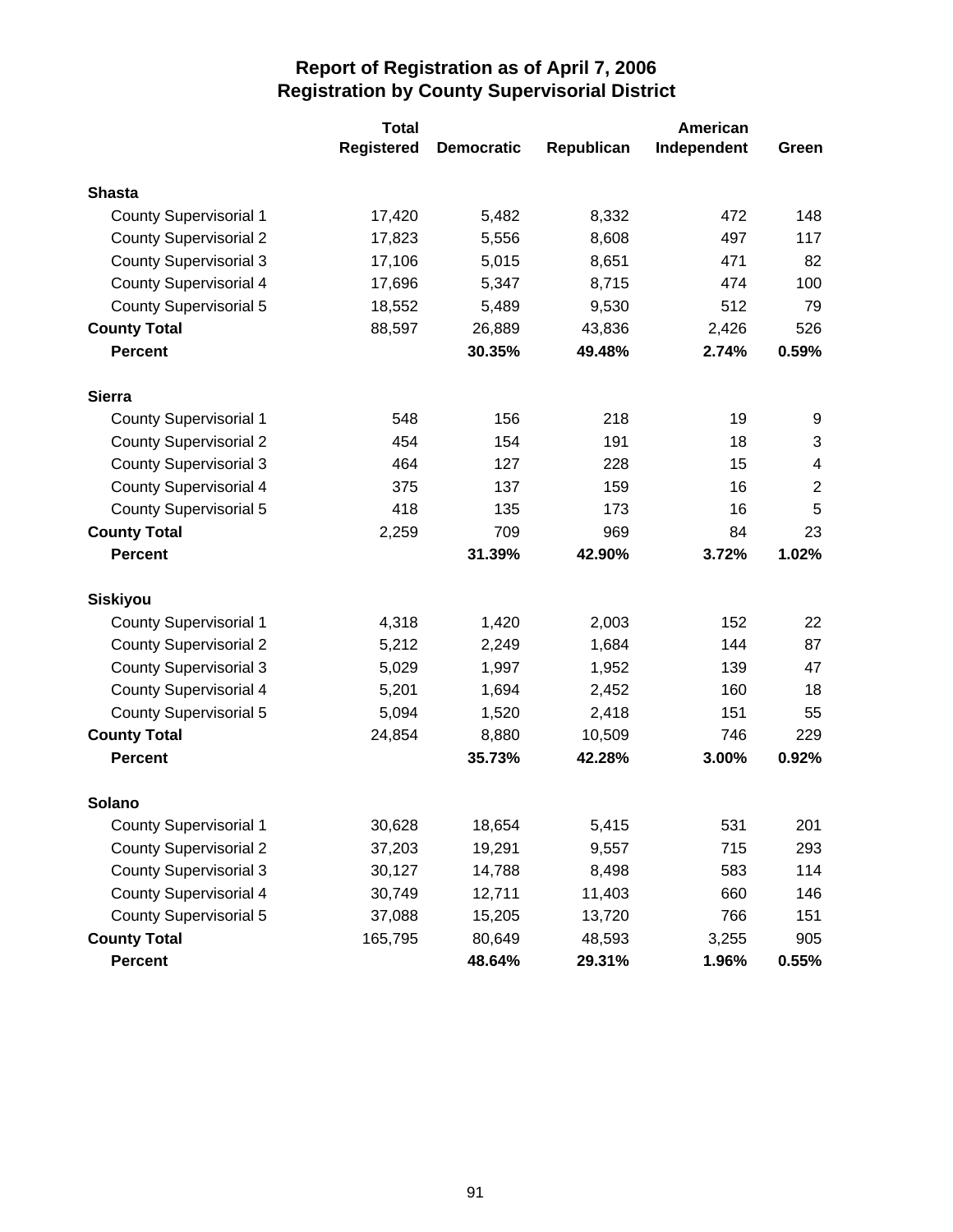|                               |                | <b>Natural</b> | Peace and      |                | <b>Decline to</b> |
|-------------------------------|----------------|----------------|----------------|----------------|-------------------|
|                               | Libertarian    | Law            | <b>Freedom</b> | <b>Other</b>   | <b>State</b>      |
| <b>Shasta</b>                 |                |                |                |                |                   |
| <b>County Supervisorial 1</b> | 110            | 14             | 32             | 40             | 2,790             |
| <b>County Supervisorial 2</b> | 120            | 10             | 40             | 43             | 2,832             |
| <b>County Supervisorial 3</b> | 88             | 5              | 39             | 48             | 2,707             |
| <b>County Supervisorial 4</b> | 106            | 5              | 55             | 41             | 2,853             |
| <b>County Supervisorial 5</b> | 127            | 11             | 37             | 45             | 2,722             |
| <b>County Total</b>           | 551            | 45             | 203            | 217            | 13,904            |
| <b>Percent</b>                | 0.62%          | 0.05%          | 0.23%          | 0.24%          | 15.69%            |
| <b>Sierra</b>                 |                |                |                |                |                   |
| <b>County Supervisorial 1</b> | 10             | 0              | $\pmb{0}$      | 11             | 125               |
| <b>County Supervisorial 2</b> | 5              | 0              | 1              | 5              | 77                |
| <b>County Supervisorial 3</b> | 4              | 0              | 3              | $\overline{7}$ | 76                |
| <b>County Supervisorial 4</b> | $\overline{2}$ | 0              | 0              | $\overline{2}$ | 57                |
| <b>County Supervisorial 5</b> | 5              | 0              | $\overline{2}$ | 5              | 77                |
| <b>County Total</b>           | 26             | 0              | 6              | 30             | 412               |
| <b>Percent</b>                | 1.15%          | 0.00%          | 0.27%          | 1.33%          | 18.24%            |
| <b>Siskiyou</b>               |                |                |                |                |                   |
| <b>County Supervisorial 1</b> | 50             | 3              | 6              | 67             | 595               |
| <b>County Supervisorial 2</b> | 45             | 29             | 22             | 60             | 892               |
| <b>County Supervisorial 3</b> | 40             | 14             | 13             | 60             | 767               |
| County Supervisorial 4        | 42             | $\overline{2}$ | 8              | 42             | 783               |
| <b>County Supervisorial 5</b> | 77             | $\overline{4}$ | 11             | 81             | 777               |
| <b>County Total</b>           | 254            | 52             | 60             | 310            | 3,814             |
| <b>Percent</b>                | 1.02%          | 0.21%          | 0.24%          | 1.25%          | 15.35%            |
| <b>Solano</b>                 |                |                |                |                |                   |
| <b>County Supervisorial 1</b> | 85             | 21             | 65             | 163            | 5,493             |
| <b>County Supervisorial 2</b> | 183            | 33             | 93             | 219            | 6,819             |
| <b>County Supervisorial 3</b> | 128            | 23             | 62             | 181            | 5,750             |
| <b>County Supervisorial 4</b> | 126            | 12             | 44             | 143            | 5,504             |
| <b>County Supervisorial 5</b> | 150            | 11             | 64             | 186            | 6,835             |
| <b>County Total</b>           | 672            | 100            | 328            | 892            | 30,401            |
| <b>Percent</b>                | 0.41%          | 0.06%          | 0.20%          | 0.54%          | 18.34%            |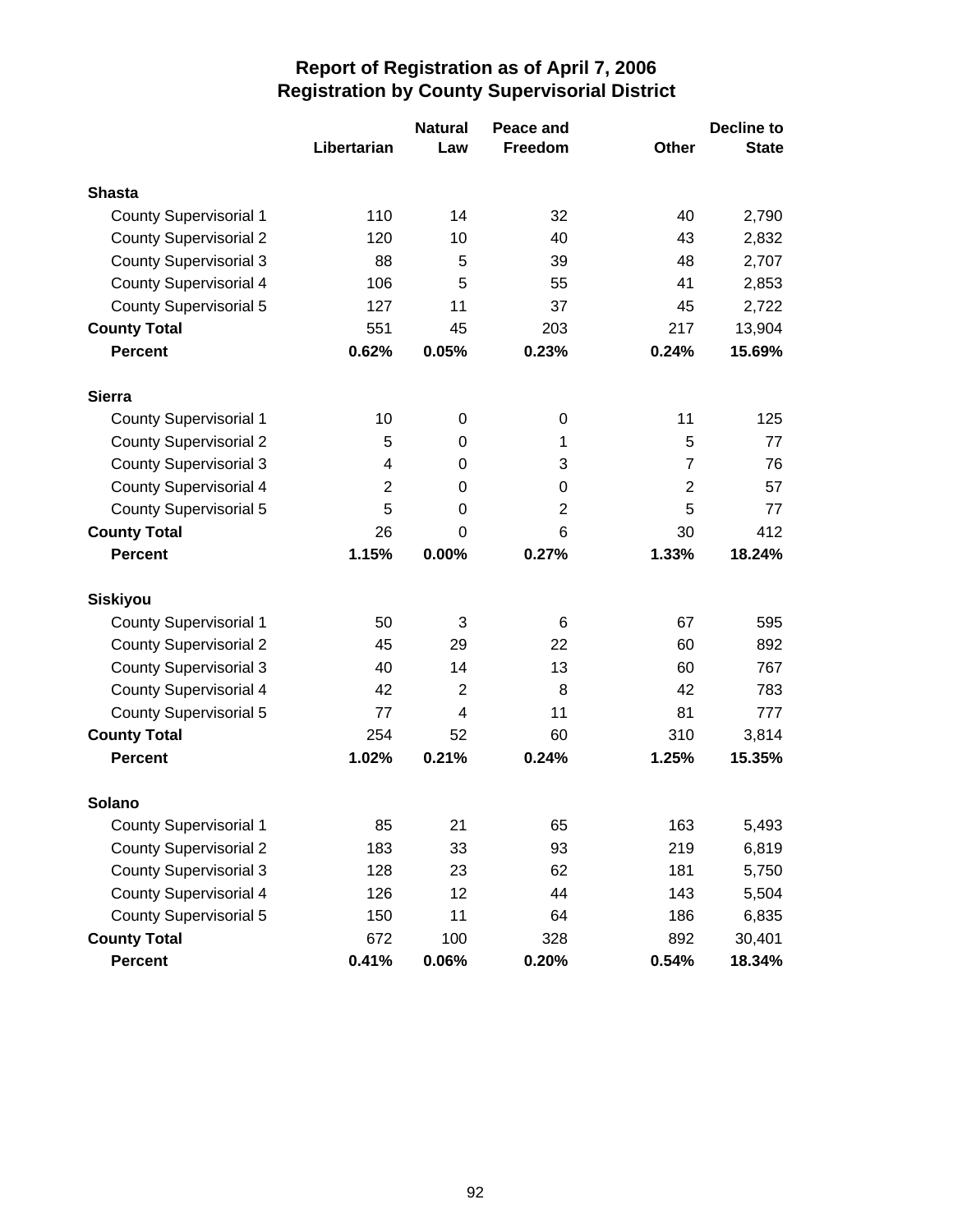|                               | <b>Total</b>      |                   |            |             |       |
|-------------------------------|-------------------|-------------------|------------|-------------|-------|
|                               | <b>Registered</b> | <b>Democratic</b> | Republican | Independent | Green |
| Sonoma                        |                   |                   |            |             |       |
| <b>County Supervisorial 1</b> | 54,899            | 26,636            | 16,348     | 1,040       | 1,086 |
| <b>County Supervisorial 2</b> | 48,730            | 24,190            | 12,422     | 1,060       | 1,315 |
| <b>County Supervisorial 3</b> | 43,874            | 21,898            | 10,491     | 971         | 1,219 |
| <b>County Supervisorial 4</b> | 47,154            | 22,288            | 14,268     | 996         | 876   |
| <b>County Supervisorial 5</b> | 46,841            | 25,241            | 9,115      | 851         | 2,210 |
| <b>County Total</b>           | 241,498           | 120,253           | 62,644     | 4,918       | 6,706 |
| <b>Percent</b>                |                   | 49.79%            | 25.94%     | 2.04%       | 2.78% |
| <b>Stanislaus</b>             |                   |                   |            |             |       |
| <b>County Supervisorial 1</b> | 44,941            | 17,033            | 20,127     | 959         | 158   |
| <b>County Supervisorial 2</b> | 42,062            | 16,040            | 19,075     | 827         | 183   |
| <b>County Supervisorial 3</b> | 35,697            | 15,358            | 14,255     | 756         | 125   |
| <b>County Supervisorial 4</b> | 45,119            | 18,288            | 19,335     | 982         | 241   |
| <b>County Supervisorial 5</b> | 32,178            | 15,302            | 11,487     | 672         | 88    |
| <b>County Total</b>           | 199,997           | 82,021            | 84,279     | 4,196       | 795   |
| <b>Percent</b>                |                   | 41.01%            | 42.14%     | 2.10%       | 0.40% |
| <b>Sutter</b>                 |                   |                   |            |             |       |
| <b>County Supervisorial 1</b> | 6,642             | 2,449             | 2,992      | 154         | 27    |
| <b>County Supervisorial 2</b> | 4,819             | 1,814             | 1,971      | 146         | 14    |
| <b>County Supervisorial 3</b> | 9,411             | 2,635             | 5,307      | 184         | 34    |
| <b>County Supervisorial 4</b> | 8,670             | 2,904             | 4,204      | 193         | 24    |
| <b>County Supervisorial 5</b> | 8,845             | 2,567             | 4,701      | 207         | 24    |
| <b>County Total</b>           | 38,387            | 12,369            | 19,175     | 884         | 123   |
| <b>Percent</b>                |                   | 32.22%            | 49.95%     | 2.30%       | 0.32% |
| <b>Tehama</b>                 |                   |                   |            |             |       |
| <b>County Supervisorial 1</b> | 6,702             | 2,117             | 3,273      | 202         | 32    |
| <b>County Supervisorial 2</b> | 5,536             | 1,949             | 2,382      | 240         | 17    |
| <b>County Supervisorial 3</b> | 6,032             | 1,929             | 2,856      | 225         | 20    |
| <b>County Supervisorial 4</b> | 4,915             | 1,694             | 2,159      | 215         | 31    |
| <b>County Supervisorial 5</b> | 5,592             | 2,011             | 2,391      | 222         | 25    |
| <b>County Total</b>           | 28,777            | 9,700             | 13,061     | 1,104       | 125   |
| Percent                       |                   | 33.71%            | 45.39%     | 3.84%       | 0.43% |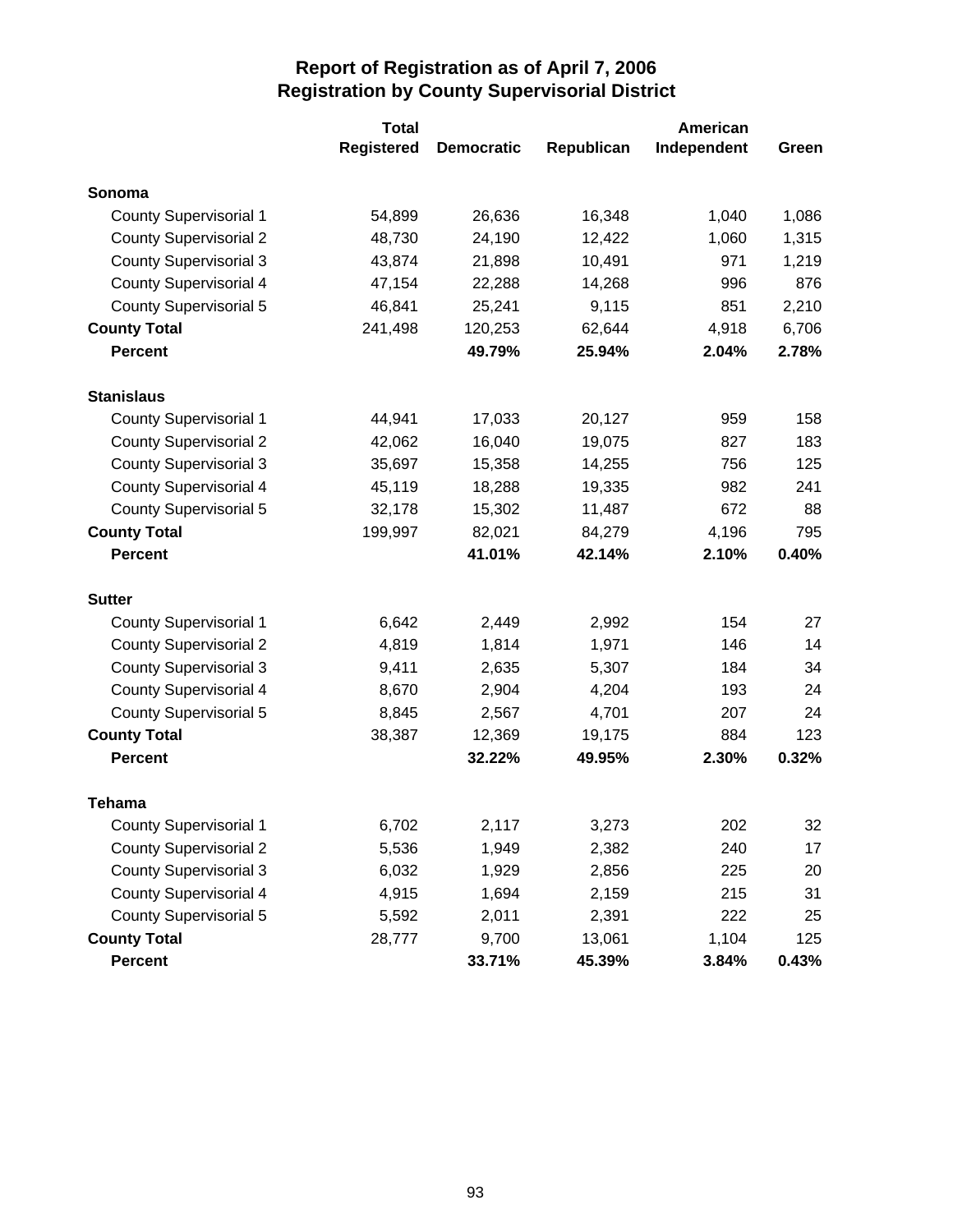|                               |             | <b>Natural</b>   | Peace and |       | <b>Decline to</b> |
|-------------------------------|-------------|------------------|-----------|-------|-------------------|
|                               | Libertarian | Law              | Freedom   | Other | <b>State</b>      |
| Sonoma                        |             |                  |           |       |                   |
| <b>County Supervisorial 1</b> | 315         | 36               | 125       | 371   | 8,942             |
| <b>County Supervisorial 2</b> | 311         | 28               | 116       | 319   | 8,969             |
| <b>County Supervisorial 3</b> | 298         | 38               | 161       | 275   | 8,523             |
| <b>County Supervisorial 4</b> | 301         | 32               | 113       | 250   | 8,030             |
| <b>County Supervisorial 5</b> | 343         | 64               | 201       | 310   | 8,506             |
| <b>County Total</b>           | 1,568       | 198              | 716       | 1,525 | 42,970            |
| <b>Percent</b>                | 0.65%       | 0.08%            | 0.30%     | 0.63% | 17.79%            |
| <b>Stanislaus</b>             |             |                  |           |       |                   |
| <b>County Supervisorial 1</b> | 150         | 25               | 171       | 440   | 5,878             |
| <b>County Supervisorial 2</b> | 150         | 31               | 137       | 317   | 5,302             |
| <b>County Supervisorial 3</b> | 127         | 24               | 215       | 266   | 4,571             |
| <b>County Supervisorial 4</b> | 208         | 17               | 189       | 407   | 5,452             |
| <b>County Supervisorial 5</b> | 133         | 26               | 226       | 233   | 4,011             |
| <b>County Total</b>           | 768         | 123              | 938       | 1,663 | 25,214            |
| <b>Percent</b>                | 0.38%       | 0.06%            | 0.47%     | 0.83% | 12.61%            |
| <b>Sutter</b>                 |             |                  |           |       |                   |
| <b>County Supervisorial 1</b> | 33          | 1                | 22        | 197   | 767               |
| <b>County Supervisorial 2</b> | 42          | 4                | 22        | 152   | 654               |
| <b>County Supervisorial 3</b> | 38          | 3                | 14        | 200   | 996               |
| <b>County Supervisorial 4</b> | 26          | 5                | 27        | 235   | 1,052             |
| <b>County Supervisorial 5</b> | 41          | 5                | 26        | 207   | 1,067             |
| <b>County Total</b>           | 180         | 18               | 111       | 991   | 4,536             |
| <b>Percent</b>                | 0.47%       | 0.05%            | 0.29%     | 2.58% | 11.82%            |
| <b>Tehama</b>                 |             |                  |           |       |                   |
| <b>County Supervisorial 1</b> | 32          | $\boldsymbol{2}$ | 21        | 26    | 997               |
| <b>County Supervisorial 2</b> | 41          | 3                | 17        | 31    | 856               |
| <b>County Supervisorial 3</b> | 43          | 4                | 17        | 22    | 916               |
| <b>County Supervisorial 4</b> | 36          | 1                | 26        | 27    | 726               |
| <b>County Supervisorial 5</b> | 45          | $\overline{c}$   | 24        | 31    | 841               |
| <b>County Total</b>           | 197         | 12               | 105       | 137   | 4,336             |
| <b>Percent</b>                | 0.68%       | 0.04%            | 0.36%     | 0.48% | 15.07%            |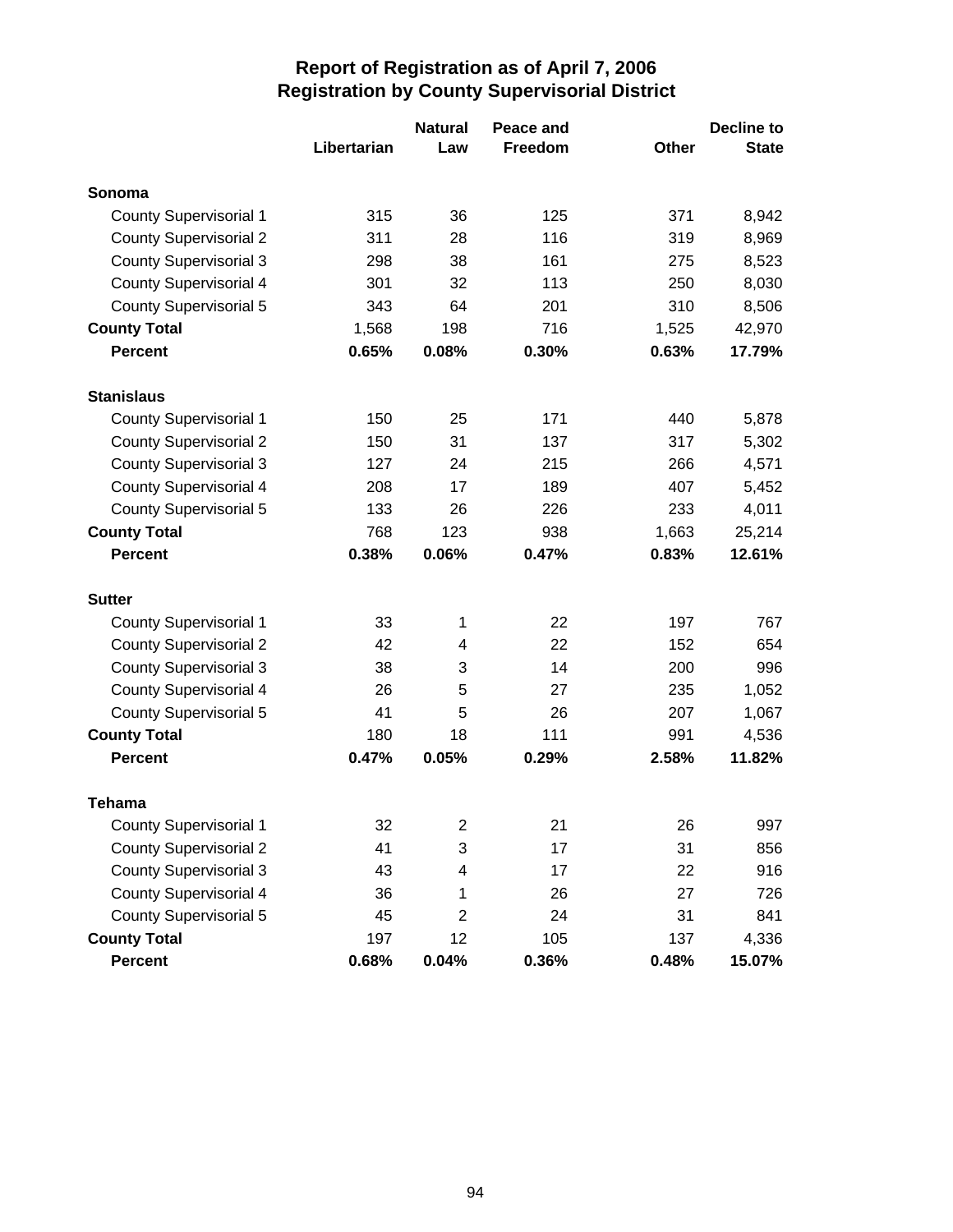|                               | <b>Total</b>      |                   | American   |             |          |
|-------------------------------|-------------------|-------------------|------------|-------------|----------|
|                               | <b>Registered</b> | <b>Democratic</b> | Republican | Independent | Green    |
| <b>Trinity</b>                |                   |                   |            |             |          |
| <b>County Supervisorial 1</b> | 1,663             | 588               | 730        | 53          | 18       |
| <b>County Supervisorial 2</b> | 1,571             | 518               | 676        | 72          | 17       |
| <b>County Supervisorial 3</b> | 1,450             | 568               | 526        | 53          | 30       |
| <b>County Supervisorial 4</b> | 1,577             | 593               | 605        | 47          | 41       |
| County Supervisorial 5        | 1,426             | 526               | 521        | 31          | 33       |
| <b>County Total</b>           | 7,687             | 2,793             | 3,058      | 256         | 139      |
| <b>Percent</b>                |                   | 36.33%            | 39.78%     | 3.33%       | 1.81%    |
| <b>Tulare</b>                 |                   |                   |            |             |          |
| <b>County Supervisorial 1</b> | 27,730            | 8,769             | 13,994     | 651         | 141      |
| <b>County Supervisorial 2</b> | 23,618            | 9,398             | 10,422     | 534         | 61       |
| <b>County Supervisorial 3</b> | 36,619            | 10,707            | 19,837     | 717         | 186      |
| <b>County Supervisorial 4</b> | 19,061            | 7,831             | 8,265      | 335         | 44       |
| County Supervisorial 5        | 24,283            | 8,417             | 11,334     | 714         | 111      |
| <b>County Total</b>           | 131,311           | 45,122            | 63,852     | 2,951       | 543      |
| <b>Percent</b>                |                   | 34.36%            | 48.63%     | 2.25%       | 0.41%    |
| <b>Tuolumne</b>               |                   |                   |            |             |          |
| <b>County Supervisorial 1</b> | 6,286             | 2,382             | 2,697      | 132         | 77       |
| <b>County Supervisorial 2</b> | 6,563             | 2,352             | 2,898      | 184         | 67       |
| <b>County Supervisorial 3</b> | 5,946             | 2,122             | 2,614      | 198         | 54       |
| <b>County Supervisorial 4</b> | 6,343             | 2,176             | 2,959      | 190         | 53       |
| <b>County Supervisorial 5</b> | 6,705             | 2,591             | 2,808      | 210         | 45       |
| <b>County Total</b>           | 31,843            | 11,623            | 13,976     | 914         | 296      |
| <b>Percent</b>                |                   | 36.50%            | 43.89%     | 2.87%       | 0.93%    |
| <b>Ventura</b>                |                   |                   |            |             |          |
| <b>County Supervisorial 1</b> | 86,890            | 36,264            | 31,732     | 1,845       | 1,379    |
| <b>County Supervisorial 2</b> | 88,207            | 27,724            | 41,175     | 1,552       | 531      |
| <b>County Supervisorial 3</b> | 72,265            | 28,610            | 29,301     | 1,458       | 438      |
| <b>County Supervisorial 4</b> | 82,365            | 25,092            | 39,277     | 1,869       | 424      |
| <b>County Supervisorial 5</b> | 50,740            | 26,827            | 12,979     | 882         | 271      |
| <b>County Total</b>           | 380,467           | 144,517           | 154,464    | 7,606       | 3,043    |
| <b>Percent</b>                |                   | 37.98%            | 40.60%     | 2.00%       | $0.80\%$ |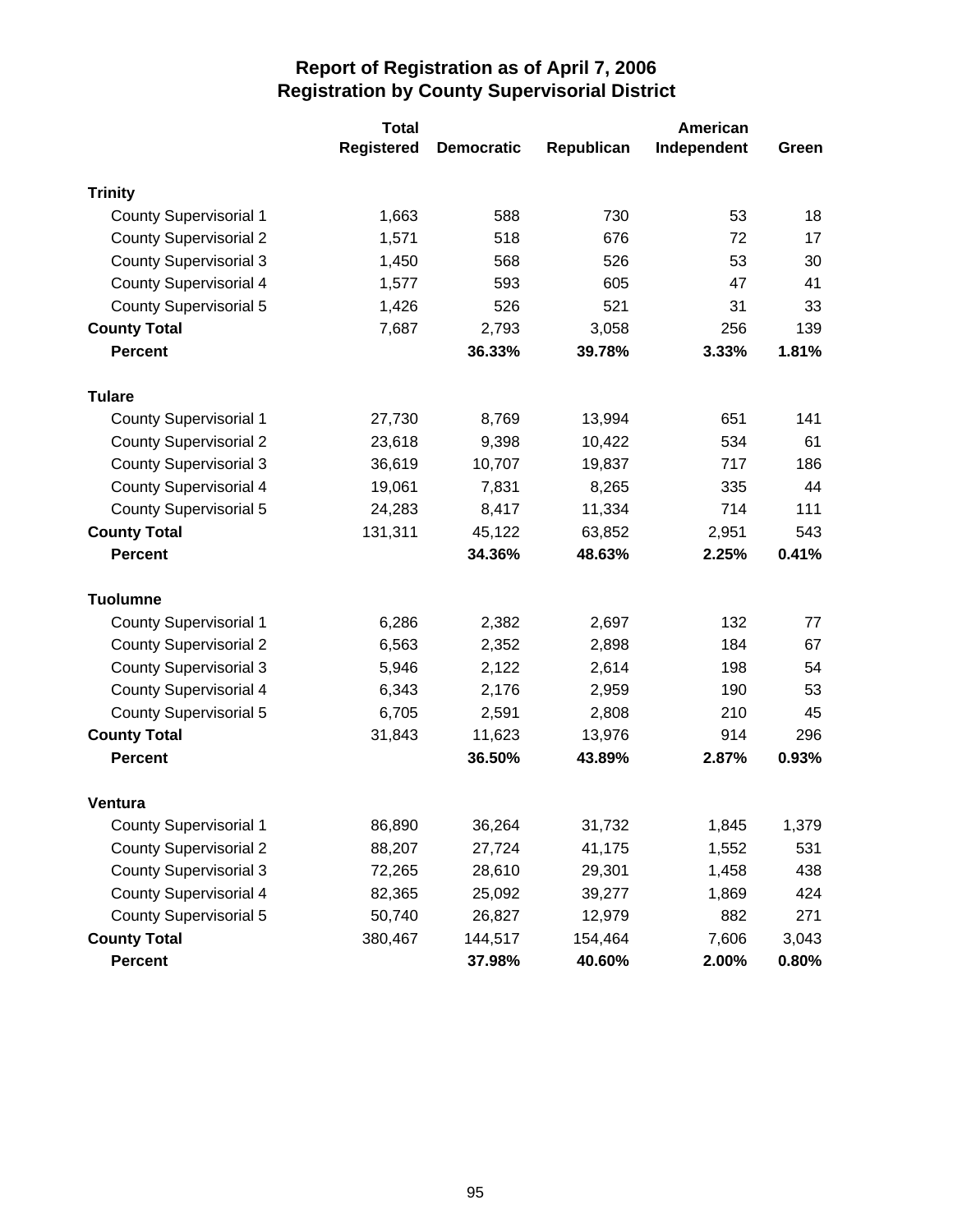|                               |             | <b>Natural</b> | Peace and      |              | <b>Decline to</b> |
|-------------------------------|-------------|----------------|----------------|--------------|-------------------|
|                               | Libertarian | Law            | <b>Freedom</b> | <b>Other</b> | <b>State</b>      |
| <b>Trinity</b>                |             |                |                |              |                   |
| <b>County Supervisorial 1</b> | 14          | 3              | 8              | 23           | 226               |
| <b>County Supervisorial 2</b> | 13          | 1              | 5              | 17           | 252               |
| <b>County Supervisorial 3</b> | 16          | 4              | 7              | 15           | 231               |
| <b>County Supervisorial 4</b> | 17          | $\overline{2}$ | 5              | 19           | 248               |
| <b>County Supervisorial 5</b> | 18          | $\overline{2}$ | 6              | 26           | 263               |
| <b>County Total</b>           | 78          | 12             | 31             | 100          | 1,220             |
| <b>Percent</b>                | 1.01%       | 0.16%          | 0.40%          | 1.30%        | 15.87%            |
| <b>Tulare</b>                 |             |                |                |              |                   |
| <b>County Supervisorial 1</b> | 106         | 31             | 55             | 63           | 3,920             |
| <b>County Supervisorial 2</b> | 58          | 20             | 54             | 40           | 3,031             |
| <b>County Supervisorial 3</b> | 150         | 15             | 50             | 70           | 4,887             |
| <b>County Supervisorial 4</b> | 62          | 20             | 40             | 30           | 2,434             |
| <b>County Supervisorial 5</b> | 103         | 37             | 76             | 60           | 3,431             |
| <b>County Total</b>           | 479         | 123            | 275            | 263          | 17,703            |
| <b>Percent</b>                | 0.36%       | 0.09%          | 0.21%          | 0.20%        | 13.48%            |
| <b>Tuolumne</b>               |             |                |                |              |                   |
| <b>County Supervisorial 1</b> | 40          | 6              | 13             | 15           | 924               |
| <b>County Supervisorial 2</b> | 42          | 1              | 18             | 22           | 979               |
| <b>County Supervisorial 3</b> | 49          | 3              | 11             | 24           | 871               |
| County Supervisorial 4        | 30          | 3              | 13             | 34           | 885               |
| <b>County Supervisorial 5</b> | 46          | 4              | 20             | 24           | 957               |
| <b>County Total</b>           | 207         | 17             | 75             | 119          | 4,616             |
| <b>Percent</b>                | 0.65%       | 0.05%          | 0.24%          | 0.37%        | 14.50%            |
| Ventura                       |             |                |                |              |                   |
| <b>County Supervisorial 1</b> | 552         | 116            | 198            | 927          | 13,877            |
| <b>County Supervisorial 2</b> | 481         | 44             | 111            | 872          | 15,717            |
| <b>County Supervisorial 3</b> | 331         | 88             | 157            | 602          | 11,280            |
| <b>County Supervisorial 4</b> | 472         | 81             | 159            | 663          | 14,328            |
| <b>County Supervisorial 5</b> | 211         | 67             | 205            | 383          | 8,915             |
| <b>County Total</b>           | 2,047       | 396            | 830            | 3,447        | 64,117            |
| <b>Percent</b>                | 0.54%       | 0.10%          | 0.22%          | 0.91%        | 16.85%            |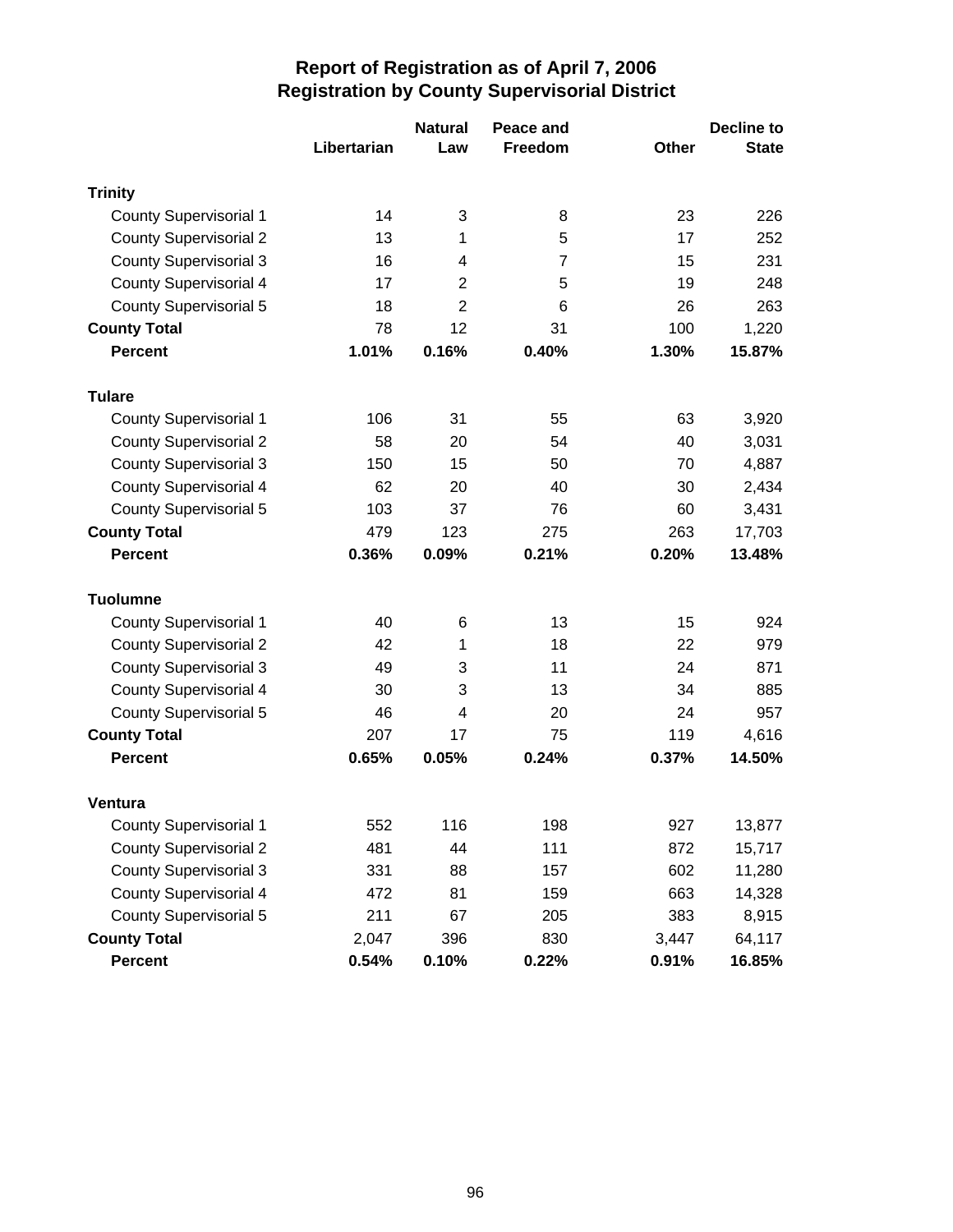|                               | <b>Total</b> |                   |            | <b>American</b> |         |
|-------------------------------|--------------|-------------------|------------|-----------------|---------|
|                               | Registered   | <b>Democratic</b> | Republican | Independent     | Green   |
| Yolo                          |              |                   |            |                 |         |
| <b>County Supervisorial 1</b> | 18,397       | 8,470             | 5,381      | 449             | 164     |
| <b>County Supervisorial 2</b> | 16,119       | 8,308             | 2,812      | 249             | 564     |
| <b>County Supervisorial 3</b> | 15,427       | 6,833             | 5,189      | 361             | 151     |
| <b>County Supervisorial 4</b> | 20,026       | 9,814             | 4,544      | 287             | 524     |
| County Supervisorial 5        | 16,512       | 6,667             | 6,474      | 396             | 143     |
| <b>County Total</b>           | 86,481       | 40,092            | 24,400     | 1,742           | 1,546   |
| <b>Percent</b>                |              | 46.36%            | 28.21%     | 2.01%           | 1.79%   |
| Yuba                          |              |                   |            |                 |         |
| <b>County Supervisorial 1</b> | 4,012        | 1,497             | 1,461      | 197             | 14      |
| <b>County Supervisorial 2</b> | 5,032        | 1,864             | 2,138      | 150             | 31      |
| <b>County Supervisorial 3</b> | 5,506        | 2,182             | 2,000      | 206             | 17      |
| <b>County Supervisorial 4</b> | 5,081        | 1,456             | 2,563      | 184             | 20      |
| County Supervisorial 5        | 6,581        | 1,884             | 3,134      | 247             | 79      |
| <b>County Total</b>           | 26,212       | 8,883             | 11,296     | 984             | 161     |
| <b>Percent</b>                |              | 33.89%            | 43.09%     | 3.75%           | 0.61%   |
| <b>State Total</b>            | 15,570,469   | 6,646,082         | 5,382,707  | 306,818         | 142,936 |
| Percent                       |              | 42.68%            | 34.57%     | 1.97%           | 0.92%   |